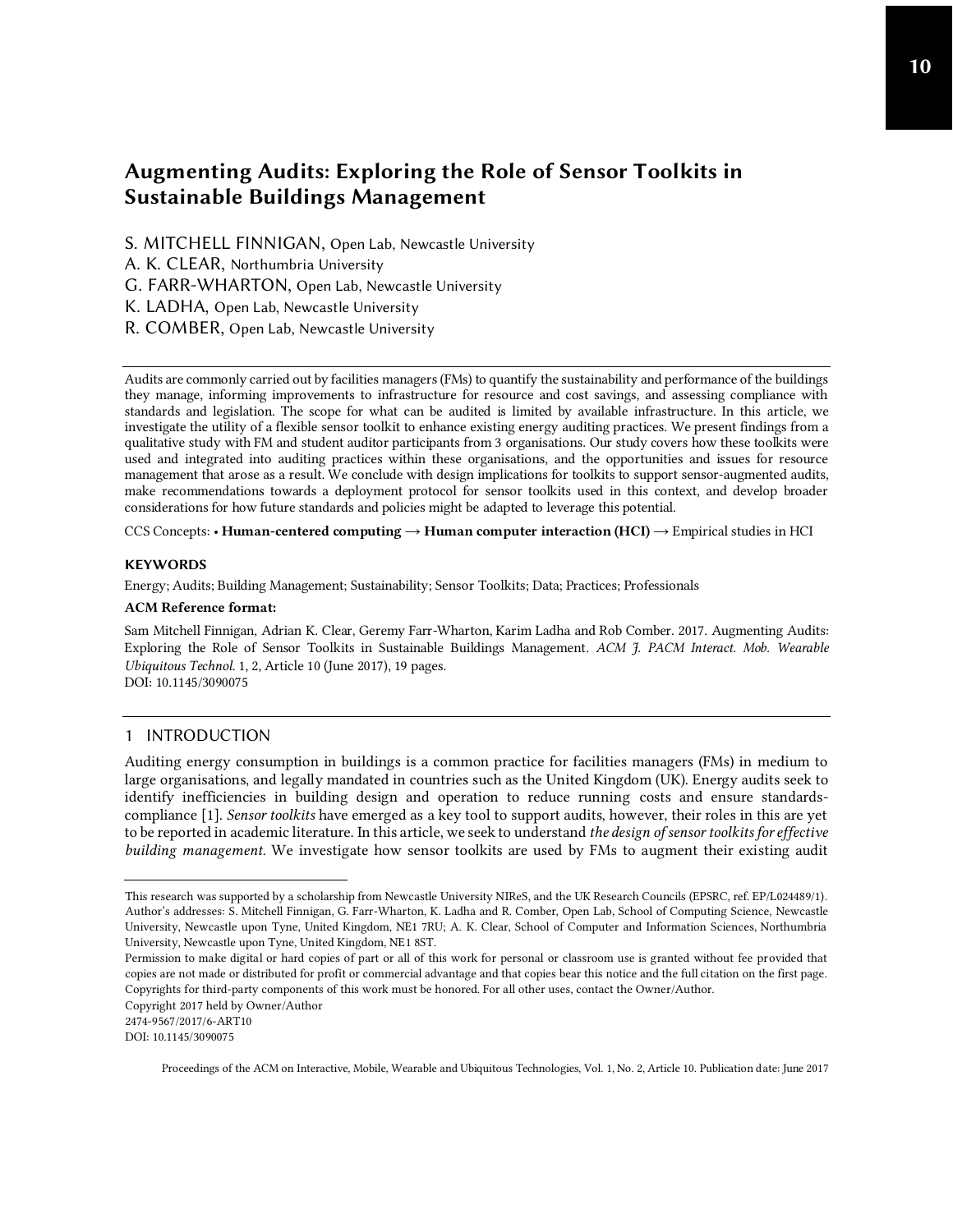#### 10:2 • S. Mitchell Finnigan et al.

practices with additional data. We study the application of an environmental sensor toolkit, *BuildAX<sup>1</sup>*, which sits at a mid-point of typically sensed variables, with flexibility and robustness for rapid deployment and reusability, addressing the needs of the auditors who participated in our study.

Sensor toolkits are distinct from static systems such as Building Management Systems (which control HVAC and capture limited environmental data). We consider sensor toolkits to be repurposeable, redeployable, and retrofittable*.* They are *repurposeable* in that they are not designed for a single purpose and may therefore be used in a variety of contexts by a variety of different groups; *redeployable* in that may be removed after a period of time and deployed elsewhere to collect data for another project; and *retrofittable* in that they augment current infrastructure, and are not usually planned as part of a building design but may be installed at any point after construction. This does not preclude such kits from being used for extended periods of time in a single investigation, as building energy projects may require extended data sets, for example to account for seasonal variation in the outdoor climate. Additionally, the wording of *toolkit* is intentional in that it includes not just the hardware but also software systems and best practices which assist in analysis and interpretation of collected data. Examples (e.g. [31]) include temperature sensors for investigating the performance of building fabric (e.g. insulation and heat loss), light sensors for evaluating energy consumption by light fittings, and movement (PIR) sensors for understanding room occupancy.

FMs use data from various monitoring and metering systems, including Building Management Systems (BMS), in managing their organisation's energy consumption. However, we found that existing data sources are often insufficient to meet the needs of modern FMs, for example: (i) in complying with building management standards; (ii) evidencing funding applications; and (iii) understanding where best to focus improvement efforts. We present our findings on a deployment of our environmental sensor toolkits with FMs and student auditors (SAs), and a qualitative study of how these toolkits were used in the practice of energy management. We develop understandings of FMs' deployment strategies in the context of existing energy audits, accounts of how experience and tacit knowledge is leveraged, and discuss the tensions, challenges and design implications that emerged as a result.

In their capacity as professional auditors, FMs make recommendations for improvements to energy-intensive systems, such as Heating, Ventilation & Air Conditioning (HVAC) systems and lighting, as part of a resource optimisation process. This process requires comprehensive auditing procedures, utilising diagnostic tools and measurements of key energy factors, to generate actionable recommendations for improvement [43]. Measurements are captured from existing infrastructure (e.g. electricity meters & BMS), and handheld sensors for specific data, such as lighting intensity, to meet various standards that are required for compliance [1]. Formalised auditing and measuring of energy use are the primary tools used by FMs, based on industrial standards which give structure to sustainability goals and the investigation of energy consumption.

Sustainability and energy auditing are fundamentally interconnected: commercial premises in the UK consumed 50,264 GWh of natural gas and 74,453 GWh of electricity [15] in 2015, making facilities management a domain of huge potential for sustainability research. Measuring and verification protocols (e.g. the International Performance Measurement and Verification Protocol, or "IPMVP" [29]) are adopted by FMs to understand their organisation's energy consumption, and empower them to make actionable recommendations for improvement. Sensor toolkits could play a key role in capturing such measurements, but their utility is not currently well understood. In recent years, sensor toolkits have been the subject of research in Sustainable HCI (e.g. [3, 19, 28, 31]). In *Sustainable Interaction Design* [6], Blevis put forward a "*vision of incorporating sustainability into the research and practice of interaction design",* which has since matured into an ongoing concern for the HCI and Ubicomp communities with a push to develop new design patterns and rhetoric for sustainably-focused research [35].

In this article, we contribute to this agenda by investigating the utility of flexible sensor toolkits to support sustainability through existing energy auditing practices. We examine the context of internal audits in this study: audits to gather data on facilities to correct gaps in knowledge, and to prepare for external audits by an outside organisation. The auditor participants in our study are therefore all facilities managers, energy managers

 $\overline{a}$ 

<sup>1</sup> Documentation for the open-source BuildAX system may be found a[t http://buildax.co.uk/](http://buildax.co.uk/)

Proceedings of the ACM on Interactive, Mobile, Wearable and Ubiquitous Technologies, Vol. 1, No. 2, Article 10. Publication date: June 2017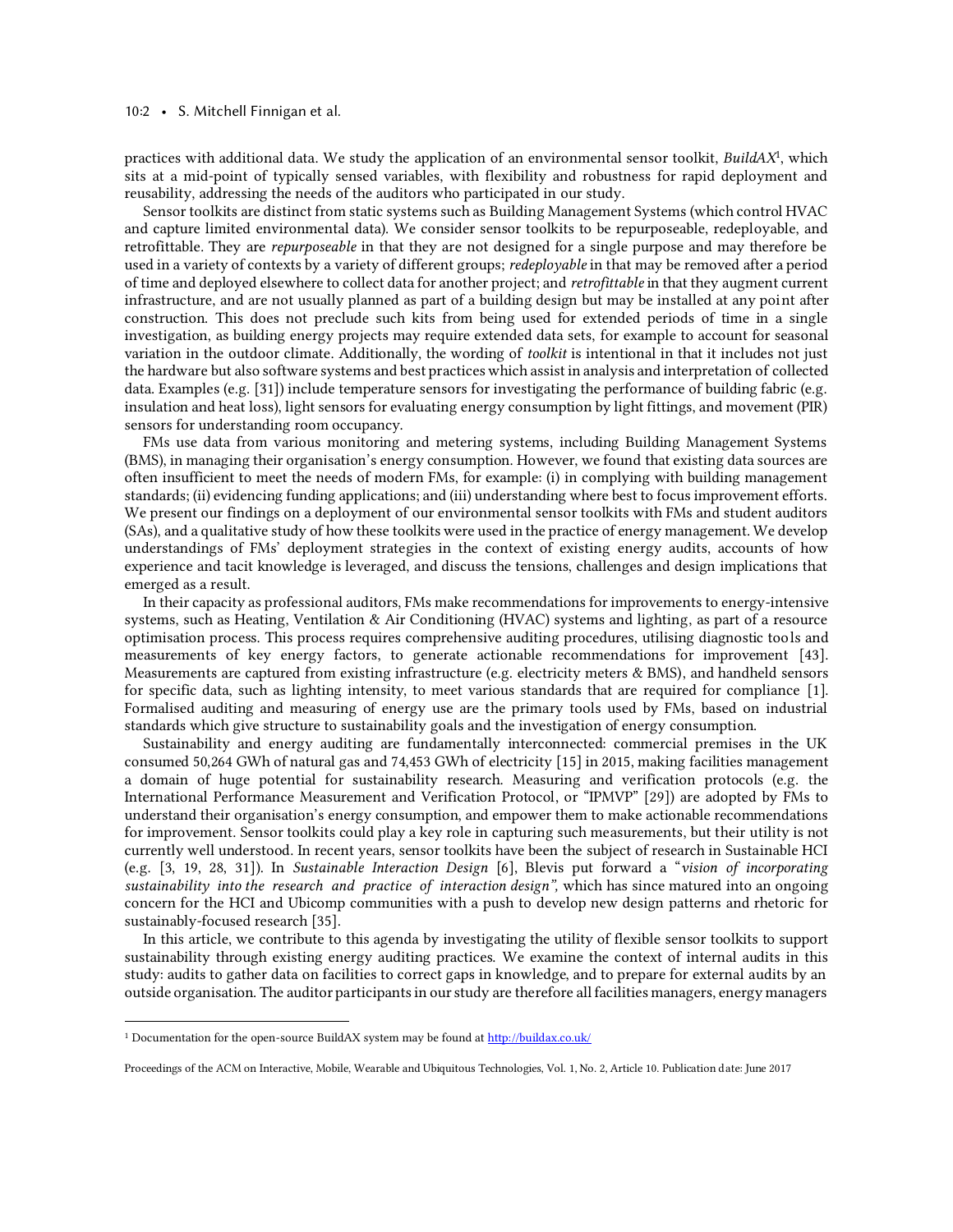(specialised facilities managers), and students performing audits with a facilities department for professional development or as part of a taught module.

#### 2 RELATED WORK

In our examination of sensor toolkits in the context of energy auditing, we review current research on the development of sensors and their uses in citizen science and sustainability, and HCI perspectives on buildings management and auditing. The limitations and challenges of these studies inform the framing of our findings and discussion.

#### 2.1 Sensor Toolkits

Pervasive sensing has been heavily investigated in Ubicomp and HCI literature from several viewpoints, developing understandings of where and how sensing technologies can be applied to enable desired outcomes. In 2010, DiSalvo et al. [17] highlighted the emergence of pervasive and participatory sensing in HCI, noting the role sensors can play in enabling amateur participation and sense-making through *citizen science*. Yet, these 'amateurs' may be 'local experts' in their own right as in [40], exploring the depths and utility of data that engineers or researchers might otherwise miss.

Though not all of these sensor systems are positioned as toolkits, they are often designed with a particular set of users in mind. In contrast, a sensor toolkit as we define it here may be used by different groups of people to investigate various concerns. In an example study, Aoki et al. attached air quality monitoring sensors to vehicles in [3], to explore how such sensors can provoke community action about air quality. We highlight this study in particular because it provided a community with the tools to capture air quality and the legitimacy to enact change.

Other sensor platforms are designed for gathering and exploiting data to infer the experience of cyclists [19] and drivers [27], enabling these users to investigate the health implications of air pollution. The process by which people interact with data, rather than the data collection process itself, is relevant to the buildings management context we examine in this work. Recent work in this field [12] has examined the role of such data in negotiations between office occupants and facilities managers, and how this might democratise thermal comfort and energy-use in the workplace.

The legibility and indexicality of data is explored by Tolmie et al. [45], describing how participants in the domestic context articulate understandings of their everyday interactions as captured through sensor data, challenging often-cited privacy concerns in big data capture by finding that context was removed to the extent that the data became illegible. Physikit [28] challenges the often *'black-box*' or opaque nature of this data, and assists users to make sense of it through the application of tangible interfaces. Ambient and situated visualisations may also be aesthetically pleasing [4, 9, 34] with filtered and processed data being presented in an exploratory fashion. In our study, however, we consider the utility of sensor data in augmenting the work of FMs, as opposed to using it as a tool for engagement or persuasion.

The progression towards low-cost and widely available sensing technologies allows the collection of diverse data streams, as in [24, 25]. In [31], Jahn et al. explored how presence, lighting, power consumption, window state (open or closed) and radiator temperature were collected through various sensor platforms to track sustainable (and unsustainable) office behaviours. Khan [33] studied how occupancy estimations might be used to identify potential energy savings in HVAC system usage. Sensor toolkits lend themselves well to application in research, and are often repurposed for different studies and combined with other data collection methods (e.g. ethnography) when used within Ubicomp and HCI. This has enabled research into specialist practices [22], home energy [5, 41] and urban contexts [14] among others, demonstrating how sensor toolkits have been used in a variety of settings to achieve diverse research outcomes.

Other literature has explored how users interact with the data generated by sensors (not necessarily sensor *toolkits* per se, but systems for data collection). Visualising eco-feedback data has been explored in novel ways [23], to motivate behaviour change [17], though such approaches risk alienating users by treating them as "micro-resource managers" [44]. The behaviour change approach may additionally be problematic in that its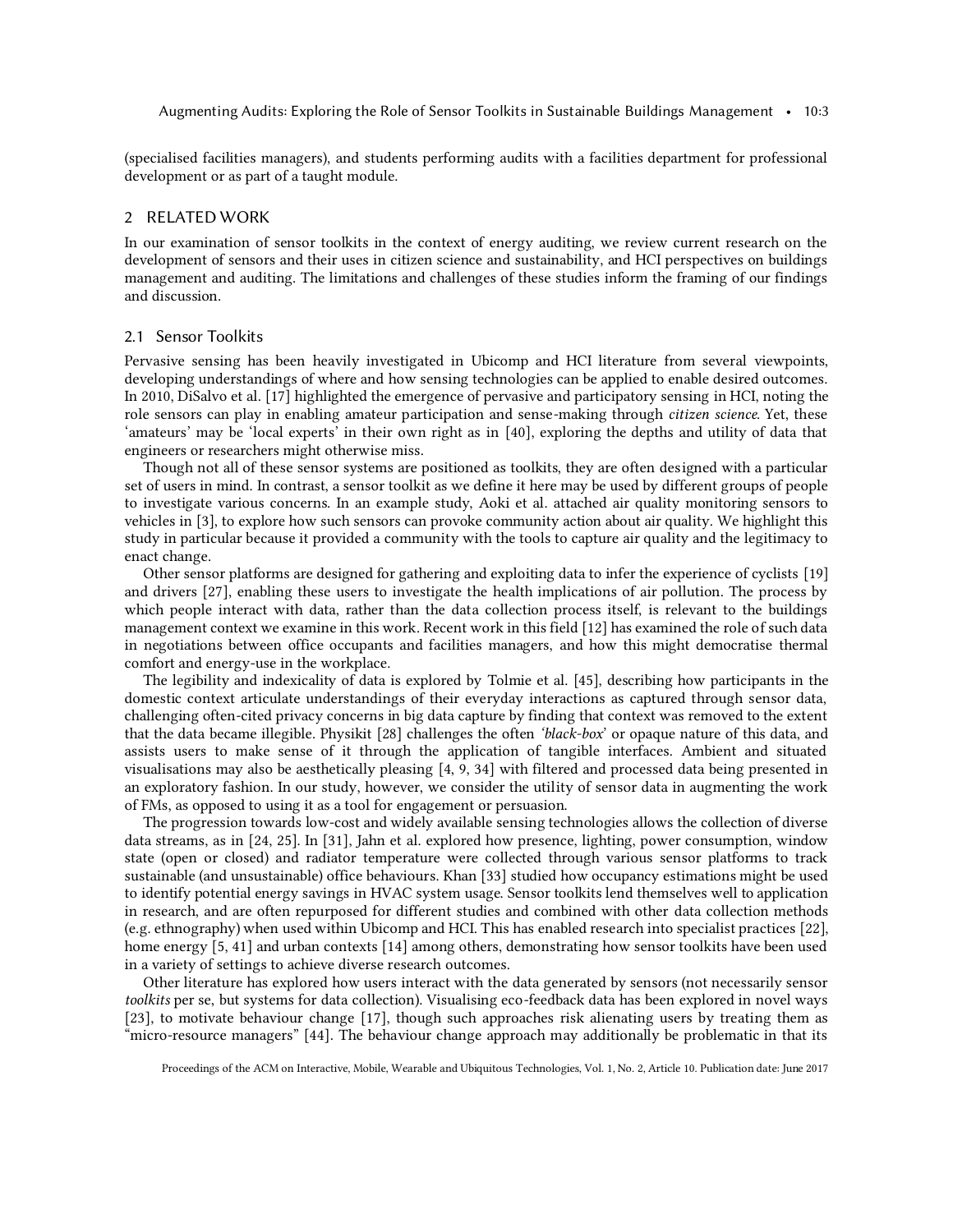#### 10:4 • S. Mitchell Finnigan et al.

modernist philosophical underpinnings engender a reductionist approach to sustainability which incorrectly positions technology as a solution to complex issues, as considered by Brynjarsdóttir [8]. In this research, we consider how sensor toolkits can be adopted into and influence the existing practices of facilities managers, following one approach suggested by that work: to move *beyond persuasion*, shifting from a narrow focus on end-user behaviours to a consideration of energy in the wider organisational context of its use.

#### 2.2 Auditing and Buildings Management

Buildings management and energy auditing are tightly interrelated, and are often viewed as an application area for sensor technologies: an opportunity for tighter building controls through the collection of fine-grained data [20, 32]. Success may be measured in, for example, meeting the compliance requirements of standards for thermal comfort such as ASHRAE 55:2004 [2]. However, experience has shown that thermal comfort of occupants is not guaranteed by standards adherence: comfort is subjective and influenced by many factors. As shown by Clear et al. in [10, 13], designing Ubicomp technologies with occupant adaptation in mind can be a more sustainable option by "*steer[ing] inhabitants away from non-adaptive interactions such as routine reliance on mechanical heating"*. This builds on the earlier notion of sustainable standards for thermal comfort introduced by Humphries & Nicol [38].

While tight regulation may not be helpful as it diminishes the responsibility of the building occupant in their use of energy-reliant systems [11], it does raise opportunities for building management policies and technologies to recognise the subjectivity of thermal comfort [36] by allowing for adaptive actions for personal thermal control. Building occupants are themselves actors in this process: work by Schwartz et al. [42] shows that office workers are able to understand and act on energy consumption information from their workplace by changing their practices. Therefore, although the complexity of the systems at work may require specialist knowledge, building users themselves are also stakeholders in the effects of management: the actions of facilities managers affect building occupants, and vice versa.

Recent work in HCI has examined the use of novel technologies in auditing, such as automated aerial thermography [37] to assist in understanding heat loss from building structures. In the residential sector, the use of sensor toolkits to assist the work practices of energy advisors has been examined by Fischer et al. [22], who demonstrate how making sense of collected data only occurs through the *interaction* between the client (who has specialised knowledge of the practices and processes of their home) and the energy advisor. Energy management conducted by amateurs has been examined by Hasselqvist et al. in [26], which identifies potential for work which "*link[s] energy data to energy action*". There is therefore scope to connect Ubicomp and HCI research to sustainable policy and standards, and auditing practices may be considered a starting point for change. Standards such as ISO 50001 [30] enable building managers to save money and resources, and tackle climate change, and are used by organisations and governments worldwide. In this article we connect to Dourish's considerations of work at different scales [18] by considering the implications of high granularity sensor data for such standards.

#### 3 METHODOLOGY

A unique facet of this project was that we as researchers did not actively seek to recruit participants in our study. Rather, following the development of the *BuildAX* environmental sensor toolkit for a related project, we were approached by facilities managers both within and external to the university. We contributed both the sensor toolkits and, where required, our time in deploying sensors and collecting and analysing data. In return, participants provided us with accounts of their experiences. We were therefore positioned as a party providing a tool or service, though as researchers rather than a commercial entity.

Our deployments with postgraduate students were similarly exploratory in nature. The FMs who participated in this study recommended we make contact with the module leaders of a postgraduate course on environmental auditing. As part of this course students undertake practical fieldwork, assisting FMs by conducting audits of buildings on campus: in effect, they are early-career auditors, contributing data to be used in preparation for external audits in the future. Two other postgraduate students within a different faculty contacted us following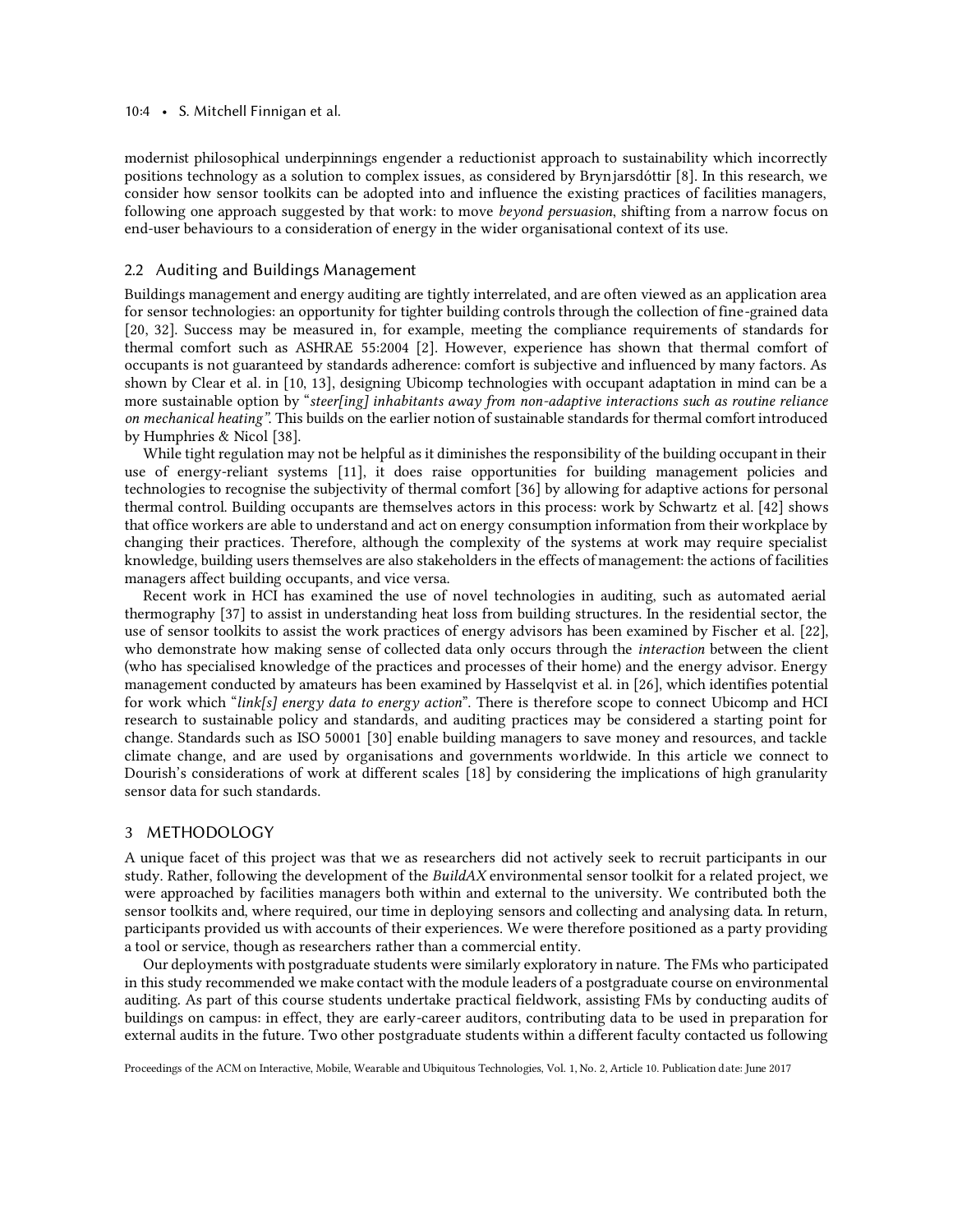this, seeking to use sensor toolkits as part of their auditing projects, working closely with the professional facilities managers we had spoken with previously. We also interviewed the module leaders of both postgraduate courses *(ML1, ML2)* to understand students' existing knowledge, how this is used in their auditing practice, and the professional standards from which the module curricula are constructed.

Interview questions were tailored to each respondent, as their job roles differed significantly, but followed common themes: participants' existing practices in collecting and using environmental data, their experiences of sensor toolkit deployment, and the process of analysing data collected using the sensors. Interviews lasted between 20 and 60 minutes. Furthermore, ethnographic field notes were kept where deployments were undertaken with the help of a researcher. Working with SAs, rather than solely FMs, allowed unique insights as students freshly encountered the processes that FMs were experienced with. This enabled us to understand the ways in which sensor deployments were undertaken that leveraged FMs' tacit knowledge of the buildings and estate in suggesting projects and planning deployments.

The study took place over a 2-year period where deployments varied in length from 2 weeks to ongoing, semi-permanent installations lasting from 6 months to a year. Several deployment settings were examined as part of this work: 4 buildings within our own university campus, and 3 external buildings including a school, an office building, and an office at another university. Trial sensor deployments with student auditors (SAs) were conducted over a period of 6 months, with qualitative data collected through interviews and a focus group with the students, which took place during a scheduled seminar on the taught module. The semi-structured interviews were transcribed verbatim and subjected to thematic analysis, detailed in [7], with our codes producing 3 main themes: *T1*, *acquiring* data; *T2*, *making sense* of data; and *T3*, *actioning* data. These themes were subsequently condensed and synthesised into the findings presented in this article.

#### 3.1 Participants

The participants in our interview study were facilities managers of educational institutions in the north of England. We interviewed the Sustainability and Energy Managers at our own university as part of our initial exploration of the space, which helped to finalise a research direction for this project. We then interviewed individual facilities managers who had approached us, and had performed audits using our toolkit. *FM1* and *FM2* work as part of the team responsible for sustainability on campus. *FM1* had additionally been a postgraduate student at the same institution in the past, and had conducted a project with one of our sensor toolkits. *FM3* is the estates team manager at another university. *FM4* is the head of estates at a secondary school.

| Participant     | Role            | Audit information           | Deployment                 |
|-----------------|-----------------|-----------------------------|----------------------------|
|                 |                 |                             |                            |
| FM1             | Sustainability  | Lighting audits, individual | Researcher-assisted        |
|                 | Officer         | data analysis               |                            |
| FM2             | Sustainability  | Heating audits, individual  | Using existing deployments |
|                 | Officer         | data analysis               |                            |
| FM <sub>3</sub> | Head of Estates | Individual data analysis    | Self-deployed              |
|                 | (University)    |                             |                            |
| FM4             | Head of Estates | Individual data analysis    | Self-deployed              |
|                 | (School)        |                             |                            |

Table 1. Facilities Managers: Participant Information

FMs explored our toolkits by using them as part of real-world auditing processes, often in multiple and varied locations: for example, one audit performed by *FM1* examined internal lighting, using the "Light" data stream as a proxy for the on/off status of lights within a building. This data was then used to prioritise an ongoing retrofit of lower energy LED fittings in T8 fluorescent lighting fixtures. As our sensor toolkit is able to provide raw data in CSV format, FMs often used existing skill-sets in statistical data analysis and/or spreadsheet software to convert this into a meaningful form.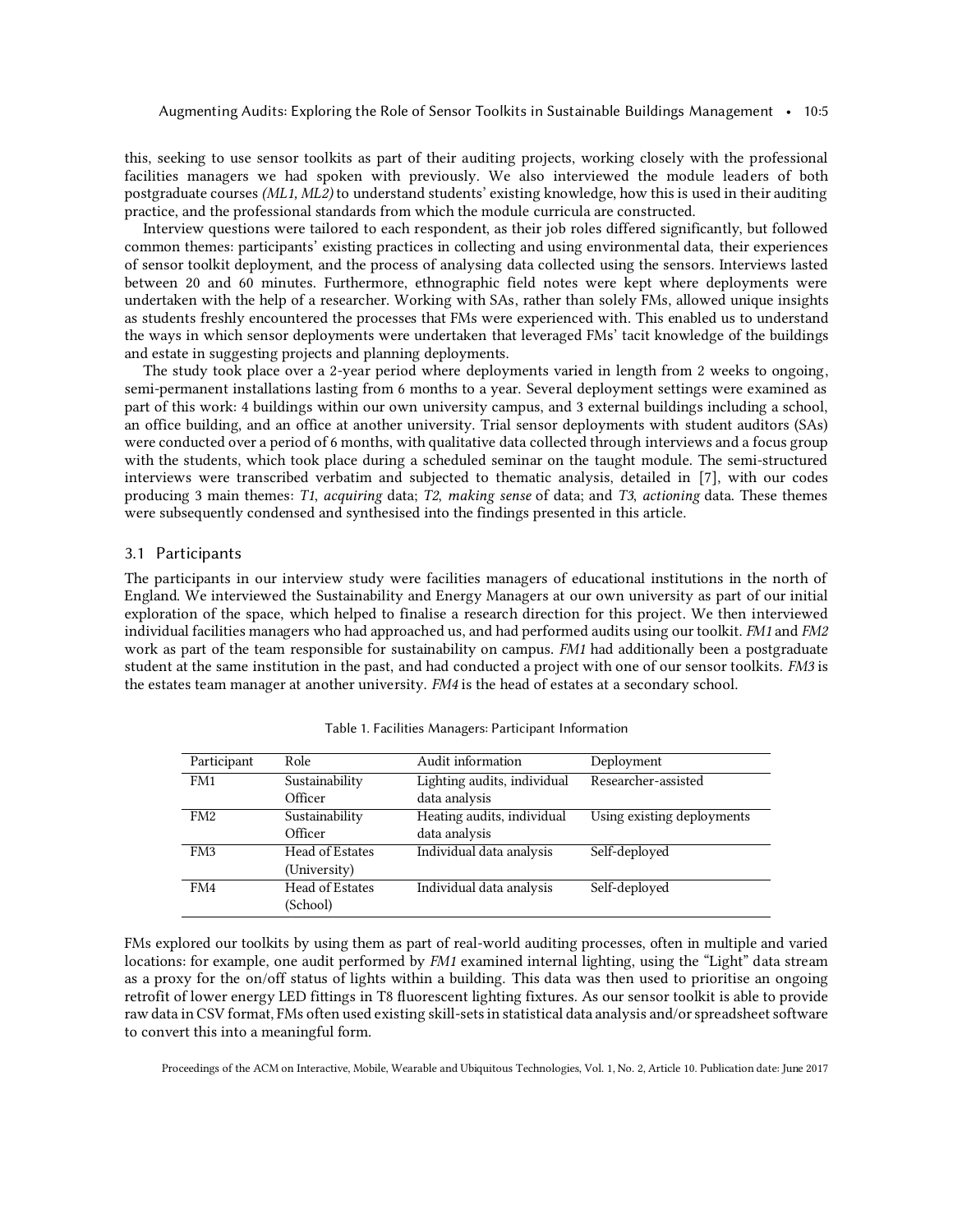#### 10:6 • S. Mitchell Finnigan et al.

Our student participants *S1* and *S2* performed data collection towards their Masters dissertations using our sensor toolkit. *S3* was a student on the Environmental Auditing MSc programme performing further audits with the estates department for professional development. *S4,5,6* responded to our request for interview from the group of 11 focus group participants.

| Participant                                      | Reason                 | Audit information        | Location                    |
|--------------------------------------------------|------------------------|--------------------------|-----------------------------|
| S <sub>1</sub>                                   | Individual project     | Lighting & Heating audit | Mechanical Engineering      |
|                                                  |                        |                          | Building                    |
| S <sub>2</sub>                                   | Individual project     | Lighting audit           | Geosciences Building        |
| S <sub>3</sub>                                   | <b>Auditing Module</b> | Professional development | Multiple buildings (without |
|                                                  |                        | (multiple audits)        | sensor use)                 |
| S <sub>4</sub> , S <sub>5</sub> , S <sub>6</sub> | <b>Auditing Module</b> | Water & lighting audit   | Chemistry & Electrical      |
|                                                  |                        | (Auditing MSc)           | <b>Engineering Building</b> |

Table 2. Masters Student Auditors: Participant Information

All our Auditing MSc SAs participated in a researcher-led group deployment of the sensor toolkits which took place following the focus group, before performing their own deployments in the same building, which they filmed to document sensor placement. Other students were interviewed on their use of the toolkits (for example, an undergraduate using a kit to track humidity as part of an experiment), but were not included in this analysis as their work was not auditing related.

# 3.2 Our Sensor Toolkit

j

The sensor toolkits distributed to FMs and students consisted of a base unit logger (see Fig. 1) which receives data from sensor nodes with a range of approximately 100m line-of-sight and logs this to memory (SD card), with optional network access. The sensor nodes incorporate factory-calibrated temperature, humidity, light, passive infrared (PIR), and magnetic reed switch sensors<sup>2</sup>. The sensors were configured to broadcast data packets at a resolution of 30 seconds, or 120 samples per hour, to allow analysis in tools such as Microsoft Excel which



Fig. 1. BuildAX Environmental Sensor Toolkit: including logger, sensor nodes and supplied cables

<sup>2</sup> Technical accuracy for BuildAX ENV sensor nodes: Temperature: -10°C to 50°C ±2°C, -7°C to 47°C ±1°C. 0.1°C resolution. Humidity: Operating range 20% to 90% saturation at 5°C to 60°C, 5% accuracy. 0.1% resolution. Light: ±30% gain error max, typical gain error ±10%. Inc. fluorescent lamp flicker filter.

Proceedings of the ACM on Interactive, Mobile, Wearable and Ubiquitous Technologies, Vol. 1, No. 2, Article 10. Publication date: June 2017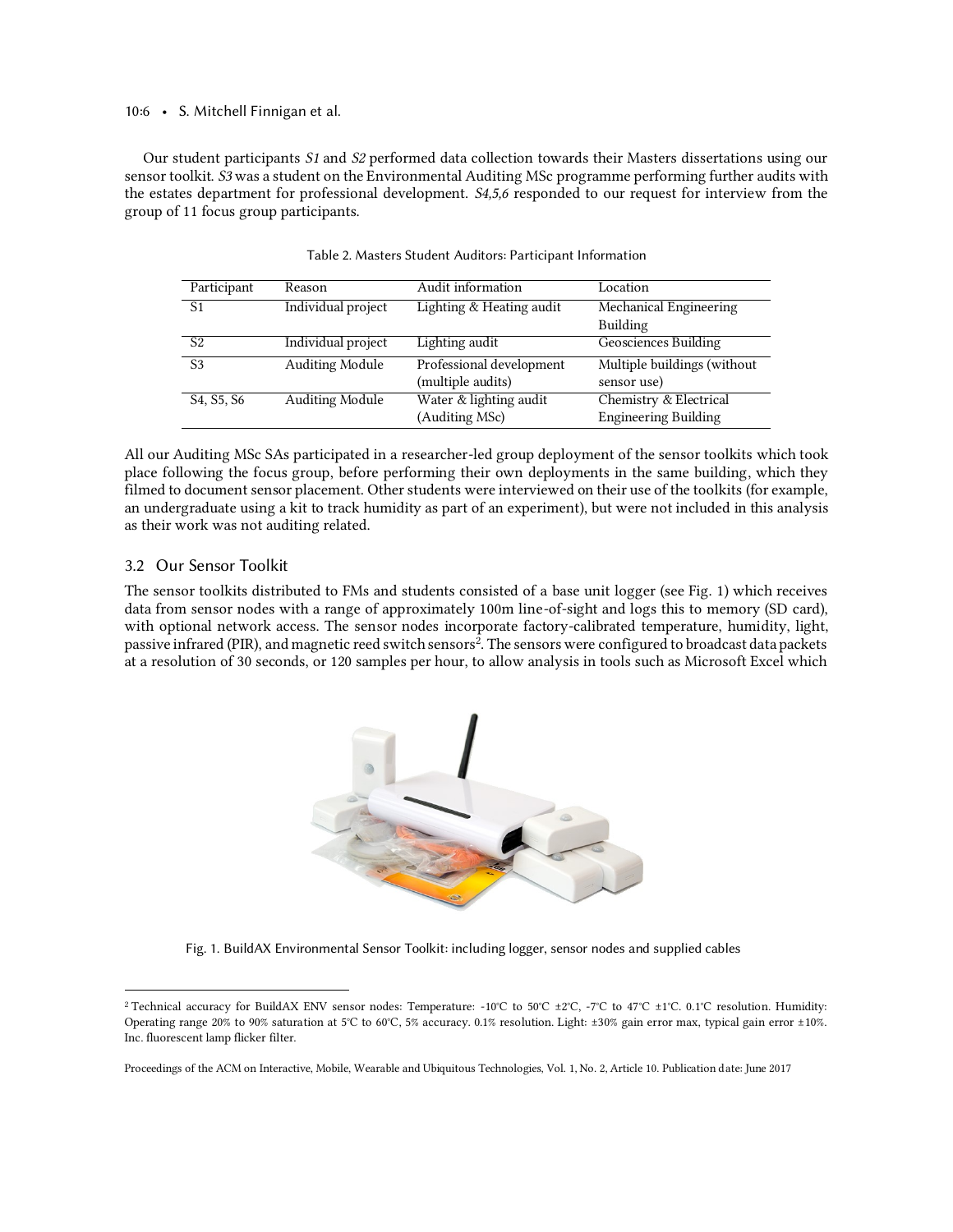does not cope well with high resolution data, but does afford analysis capability to auditors without a background using statistical software packages. Additionally, we developed a simple online tool to generate PDF reports from uploaded sensor data files, to allow visual analysis of trends over time.

The process of physically deploying a sensor toolkit involves distributing the sensor nodes within the space, setting up the base-unit, and (in a number of deployments) accessing this from the network to retrieve data in real time. In our larger researcher-led deployments, we first conducted a range test with the auditor, ensuring that the sensor nodes would be within signal range of the base unit. Auditors were then directed to attach the sensors at a regular height with a supplied adhesive strip to ensure regular readings with regards to temperature stratification throughout the room, and encouraged to take note of how ambient heat sources (e.g. radiators), and the causes of heat loss (e.g. windows) affect readings. Indeed, in some of these deployments the auditors' intention was to quantify how these factors affect the thermal characteristics of the room.

# 4 FINDINGS

Through analysis of our study data, we developed understandings of how the auditors we spoke to engage with existing systems and practices, detailed in the section Potential in Existing Audit Practices. We examine the approaches, methodologies and tacit knowledge leveraged by auditors when addressing a task in which the collection of data is necessary, and the sense-making practices they employ in interrogating sensor data to ask questions of the built environment, in Questions and Answers. Finally, the Tensions and Challenges encountered throughout the auditing process are dealt with in the final section, including instances where the realities of sensor toolkit use did not correlate with expectations.

# 4.1 Potential in Existing Audit Practices

Auditing provides a mechanism by which FMs may evaluate environmental sustainability, detect anomalies, and satisfy legal accountability. Central to this, some process of data collection is required: an FM undertaking an energy audit could collect electricity and gas meter readings for a building, compare them against an expected baseline, and make recommendations for improvement. A walk-around to gather information on physical aspects may also be required if this is not centrally recorded: our SAs had performed walk-around studies to record data on the types of light fittings installed, so that energy usage could be more accurately evaluated and upgrades prioritised.

FMs found that existing data sources could be augmented to collect higher granularity data, more conveniently. Sensor toolkits were employed, for example, to record usage of lights at a per-fitting granularity, or to evaluate the effects of solar gain on a room's temperature profile. While it may have been possible to collect this data previously, a staff member would need to travel to the building a few times a day to take measurements with a hand-held probe. In this section we examine how existing sociotechnical systems and practices were affected by the introduction of sensor toolkits, how these technologies informed ongoing audits, and provided the data FMs needed to generate understandings of the building fabric.

### 4.1.1 Change Through Understanding

Auditing is employed by FMs as a tool for questioning and informing change. Our participants saw the sensor toolkits as 'another tool in the toolbox', utilised in the business of facilities management in combination with other techniques and systems to provide data for this process. An FM's role includes employing a diverse set of standards in their on-going improvement practices, particularly relating to energy management: this allows FMs to structure the improvements they make, and measure their associated progress. Audits are a way for the organisation to check they are complying with these standards. As part of her role working with the facilities management department, S3 has performed audits including checking compliance with defined procedures on *"pesticides and oil storage, so it's just looking at the procedure that we have in place, […] compliance requirements, and then auditing the person responsible just to see if they're following everything that's in the procedure" (S3).* Compliance may also be a necessary consideration from a legal perspective, such as in the ESOS energy assessment scheme administered by the UK Environment Agency [21].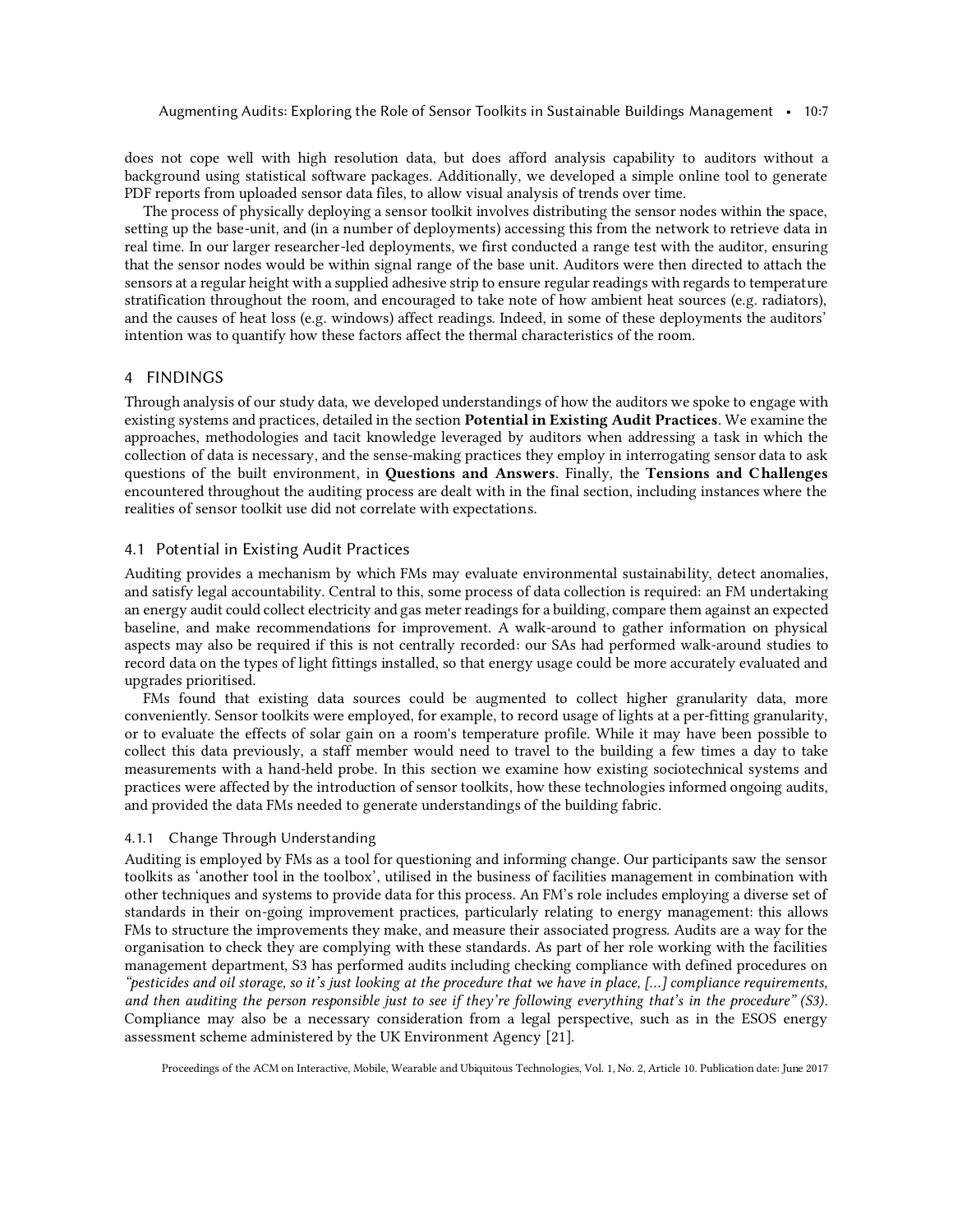#### 10:8 • S. Mitchell Finnigan et al.

However, FM1 tells us that *"… with ESOS' research regulations, you have to do energy audits every 4 years unless, you are exempt if you have ISO 50001 certification*". ISO 50001 provides benefits beyond those that are legally mandated by specifying a process of continual improvement, such that FMs must demonstrate year-onyear actions to improve energy efficiency. Ways of measuring and understanding this improvement are provided by internationally verified and proven protocols (e.g. IPMVP [29]). Energy managers rely on their experience in navigating the complexities associated with standards, and identify opportunities for employing sensor toolkits in proving their compliance and measuring efficiency as part of a process of continual improvement.

# 4.1.2 Supporting Funding Models

In acquiring the capital needed for improvements to buildings and infrastructure, FMs must apply for funding as part of their work. The application of sensor toolkits in this process allows FMs to build a base of evidence to support capital expenditure on improvements: *"If it was for a major case it would help us build a business case, based on evidence, based on data, to say, look this needs doing. In the simplest of terms" (FM2).* Certain types of projects are prioritised by evidence-based funding models, raising a necessity for data collection. From our conversations with the FMs and SAs, it became apparent that the kind of data collected by our sensors lent itself well to providing the evidence needed for funding applications.

S1 talks about the recommendations he is making for lighting through his audit of the Geosciences building: "*The estates are using, it's called a Salix funding, so […] they'll help to fund projects that have a payback of less than 5 years. So yeah for lighting that's one of the key ones, […] because it ticks that box and they don't have to go and ask for more money" (S1)*. This relates closely to the process of continual improvement specified by ISO 50001, and lays the foundations for justifying further funding from bodies such as Salix. There is a requirement for providing evidence to these funding bodies, and sensor toolkits provide a means for measuring those factors: "*We can, if we have this sensor data that basically takes, like a 3-week period or something, we can send that to Salix and say, this is our justification for why we believe the lights have been left on 24/7*" *(FM2)*. While external audits are performed by these bodies, internal audits are an on-going way for FMs to understand progress.

# 4.1.3 Augmenting BMS as an Auditing Tool

Finally, BMSs are the primary tools that FMs use to understand, monitor, and remotely manage HVAC systems. Although technologically very powerful, BMSs come with practical limitations, which FM1 alludes to: *"… sometimes it's complicated. For example, if somebody puts a manual something, in there, in the distribution board, on the panel, the BMS won't show it" (FM1).* Similarly, FM3 raises their concern of the use of BMSs in assisting with the common practice of providing thermal comfort to building users: *"we tend to struggle to control our temperatures, so in that respect, the centralised control stuff doesn't seem to work particularly well" (FM3).* Older BMSs, which are still used, can complicate common practices further, as S2 notes from her experience working with an older BMS for an auditing task: "With [the Engineering] building, the BMS system is basically rubbish[...] *comparing it to that for the business school… and theirs was so straightforward, they had set points for every single room[…] It was just really confusing and not set out well at all" (S2).*

BMS systems across the campus can be several decades old. Having been retrofitted over many years, these may have limited sensing infrastructure and HVAC control. In addition, FMs use metering data for gas and electricity to feed in to calculations of usage, and check this is in line with estimates. However, the installed metering infrastructure does not correlate spatially with groups of people working within the buildings: *"… it's very, very unlikely that the installed metering infrastructure exactly matches the distribution of people in the building … you're always working off assumptions […] It's quite a coarse tool, I'm not massively happy with it" (FM3).* Though essential for the task, the data provided by BMS can be insufficient to meet the demands of modern facilities managers who strive for more than the minimum legislative compliance requirement. Augmentation with additional tools was attractive to the facilities managers we spoke to as they can enable or strengthen ongoing continual improvement.

Proceedings of the ACM on Interactive, Mobile, Wearable and Ubiquitous Technologies, Vol. 1, No. 2, Article 10. Publication date: June 2017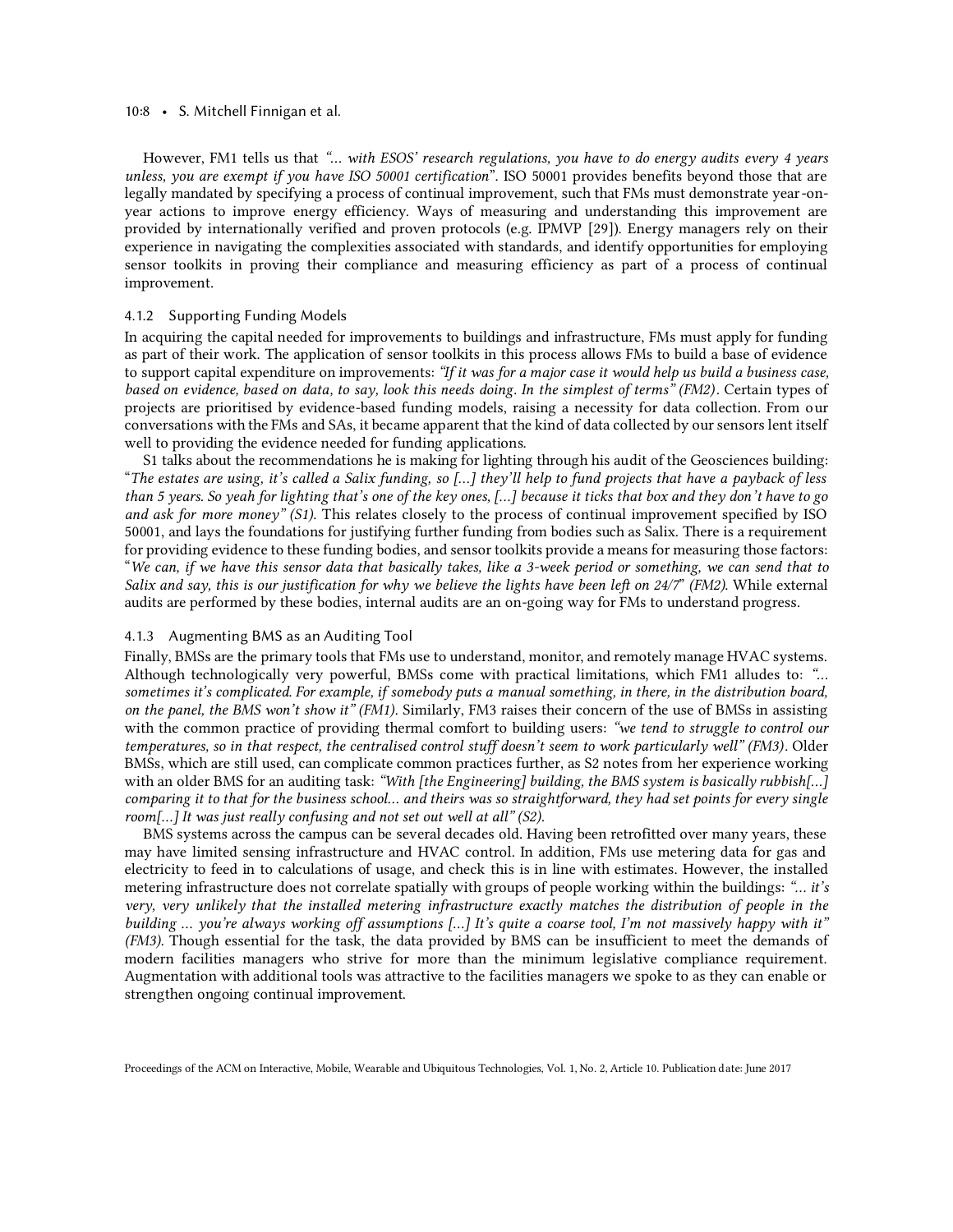#### 4.2 Questions and Answers: Making sense and use of data

Sensor toolkits are used for different purposes and in different ways by auditors. For example, one purpose might be to understand the question "how bright is the lighting in this area?" or "exactly how warm is it when occupants are raising complaints?" These questions lend themselves well to the application of sensors for inquiry. The findings of our second theme examine how FMs and students we interviewed approach and answer these kinds of questions, and how the functionalities and affordances of a sensor toolkit influence their approach to designing sensor deployments.

## 4.2.1 Targeted vs Exploratory Projects

FMs have clear ideas of projects where data would assist them in their working practice, but approaches to data collection vary: some FMs need targeted interventions to address a specific problem, others see potential in collecting a wider data set which *may* highlight other problems (though is not guaranteed to). This finding centres on the motivations of our FMs and students: why they wanted to collect data using sensor toolkits, and how they planned to use that data. The professional facilities managers in our study had clearly targeted intentions for how our sensors would be used as part of a lighting audit: *"It could be used […] in two ways: one is for projects, and another is for anomalies. So you find that there is a big consumption and it's not coming down, […] Could be [the] lighting is on all the time…" (FM1).* FM2 supports this, noting that fine-grained data allows for more accurate estimations of lighting usage: *"… by deploying a sensor we'd be able to get a better measurement of*  what the hours are, and use it in this calculation here" (FM2). In this case, after the targeted deployment, FM1 would remove the sensors to re-use elsewhere: *"Thinking of projects, you know, probably it would be not permanently, just to check that the savings […], that we are actually doing them" (FM1*).

Projects often centred around management of building users' thermal comfort. For FM3, extra data would inform the process of dealing with helpdesk queries and complaints: *"We've got people that are overheating… and we want to know more about that. […] What I'd like to achieve is very much, a richer engagement… and a lot of that comes down to technology" (FM3);* FM4 also considered this a useful application, noting that many of the comfort complaints he received were seasonal: *"[In] part of one of our buildings, end users […] were un-comfy in the surroundings. Whether it be too warm, or too cool. And depending on […] the season that they were reporting the issue" (FM4).* Use was not limited to thermal comfort, however. Many different kinds of data were considered to be useful in diagnosing buildings' problems: *"Oh it could be anything, could be temp, it could be lux level, it could be occupancy, it could be temperature, it could be humidity. Basically, all these, probably maybe CO<sup>2</sup> levels…" (FM1).*

In addition to targeted data collection projects, participants could see potential for exploratory projects and continual monitoring: *"I would think if we had a set of sensors up, I don't think we'd ever want to take them down, really" (FM2).* These were often backed up with anecdotes about situations in which it would have been useful to have sensors, highlighting the expectations they had for what a sensor toolkit could provide. FM1 talks about augmenting the existing BMS system with additional sensor toolkits: *"… one of the sensors got frozen. So it was sending the signal that it was frozen outside all the time. Zero degrees. So, when it's frozen, in order to maintain the heating systems, the pipes, have to be quite warm, it starts working. So we were using gas and electricity for a month until we found the problem. But if you have a sensor— maybe you can use it instead" (FM1).* This finding indicates two approaches towards using sensor toolkits: firstly, using them for targeted interventions or mediations; secondly, those who did not have a specific application domain but wanted to explore the opportunities the sensor toolkit data provided.

#### 4.2.2 Tacit Knowledge in Sensor Deployments

Tacit knowledge is gained experientially, but is difficult to transfer to other people directly through verbal or written means. FMs applied their tacit knowledge of the buildings and premises in targeted and exploratory deployments of sensor toolkits in the settings we observed. Student Auditors drew attention to and highlighted the tacit knowledge which FMs possessed, but they did not, through the learning process they followed during their deployments.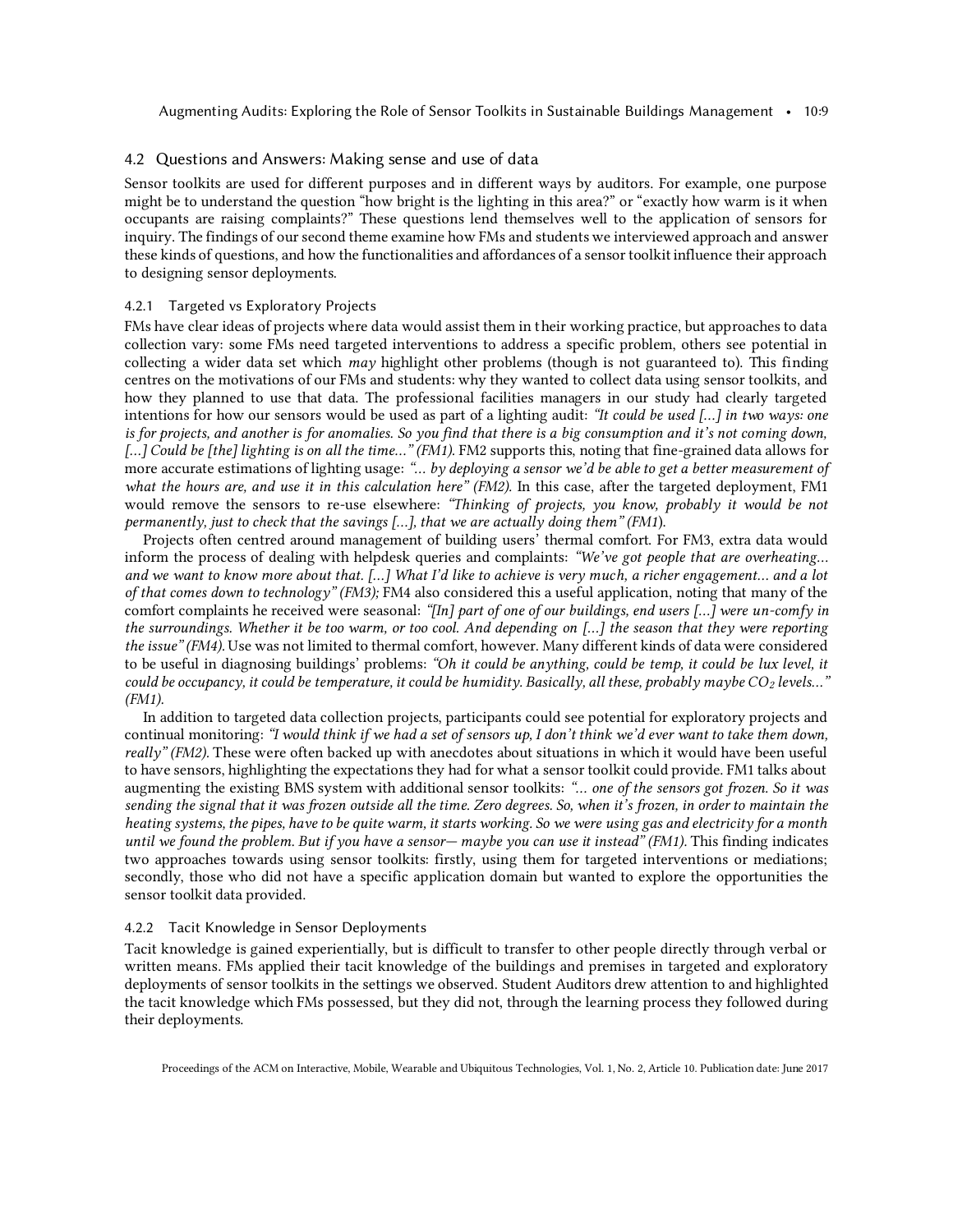#### 10:10 • S. Mitchell Finnigan et al.

S1 and S2 learned that well-planned sensor placement governed the usefulness of data they got back: "*it was sort of interesting to try and picture what you wanted from the data, or what the sensors can pick up in the best locations and what would affect that. So if you put it down a corridor that was not used very much, like on the 5th floor, then is it really worthwhile or are you just putting a sensor there for the sake of putting a sensor?*" (S1). In addition, S2 highlights the importance of consistent sensor placement, as the data she collected would be used to make recommendations based directly on the lighting (Lux) levels: "*I think I would probably think more carefully about putting them kind of in the same location in each room so that it's more fair*" (S2). Attention was paid to the density and placement of sensors, as SAs recognised that having too much data was not useful, making it difficult to analyse and interrogate: "*If you've got a fairly simple problem in a room, like a draft, you wouldn't want 20 sensors in there […] You only really need one in a non-draughty place and one in a draughty place*" (S3).

In addition to positioning, careful interpretation of the sensor data is required to make sense of its meaning, relying either on tacit knowledge of structures and building physics, or following established practices for calculating desired metrics. S2, through a looser interpretation of the sensor data, formed hypotheses of the processes affecting the building which ruled out effects of solar gain: *"I was thinking that a part of the temperature could be based on something else, like, solar [gain] coming through the windows, but [it's] nothing really to do with the temperature outside […] Maybe in a couple of rooms, it's slightly higher, like 1 degree higher, and that might be from the sun, but apart from that it's so constant" (S2).* An auditor more experienced in building physics may have better understood these results and perhaps drawn a different conclusion.

However, students from other backgrounds have different skills which allow them to contribute in ways an auditor with a purely technical background might not: *"They've took different approaches, so for example, [S2] went away and actually did some interviewing and questionnaires on top of the energy data, so that she had some user perspective on how they— how they thought about their own energy use within the building. […] So, doing questionnaire and interview analysis was a skill she already had that she was able to apply to this situation" (ML2).* S2 confirms this: *"I've been doing […] interviews and questionnaires of people that like work in the building, and basically every single one of them was saying that it's too hot, the building's hot all the time. So from that one it defined high temperature data…" (S2).* The skills which auditors employ therefore have a value beyond the purely technical.

For their part, FMs demonstrated that even if they didn't have tacit knowledge of a building, they had the ability to find assistance through contacts and a familiarity with the organisation's structure: FM1 knew *"people that work in this area in the medical school, and they know the medical school very well because it's a very complicated building. And say, which areas do you reckon we should monitor…" (FM1).* In our discussion we address how such tacit knowledge might be leveraged in the deployment of a sensor toolkit, by outlining a protocol for augmented audits. We also consider how the target audience of sensor toolkits might be widened as a result, and what this would enable.

#### 4.2.3 Incomplete Knowledge: Challenges and Complexity

Older estates are problematic in that FMs may not have complete knowledge of the fittings and appliances that exist there. Opportunities occur for performing audits of these: the facilities management team at our institution engaged MSc students to undertake water and energy audits in order to improve their understanding of these areas. However, due to the incomplete knowledge of the light fittings in the building, SAs encountered problems: *"[the spreadsheet] that the University provided us with needs a tag of lights. There were only a few but in fact, in reality, there were so many more types of light […] because, it was not in the reference sheet" (S4).*

S1 explains that due to the age of the estate, some parts of the buildings have not been updated and contain very old light fittings, identifying these as a target for improvement: *"… in the [Geosciences] building all the toilets have got LED panels, and they've had it refurbished, but there's rooms in there that we haven't had any work to them for 30, 40 years" (S1).* There are also apparent difficulties in measuring the energy consumed by older buildings on campus, which are heated by a district heating system. As the energy is metered at the district level, heat use by buildings connected to the system must be split based on an estimated percentage: *"…for the* 

Proceedings of the ACM on Interactive, Mobile, Wearable and Ubiquitous Technologies, Vol. 1, No. 2, Article 10. Publication date: June 2017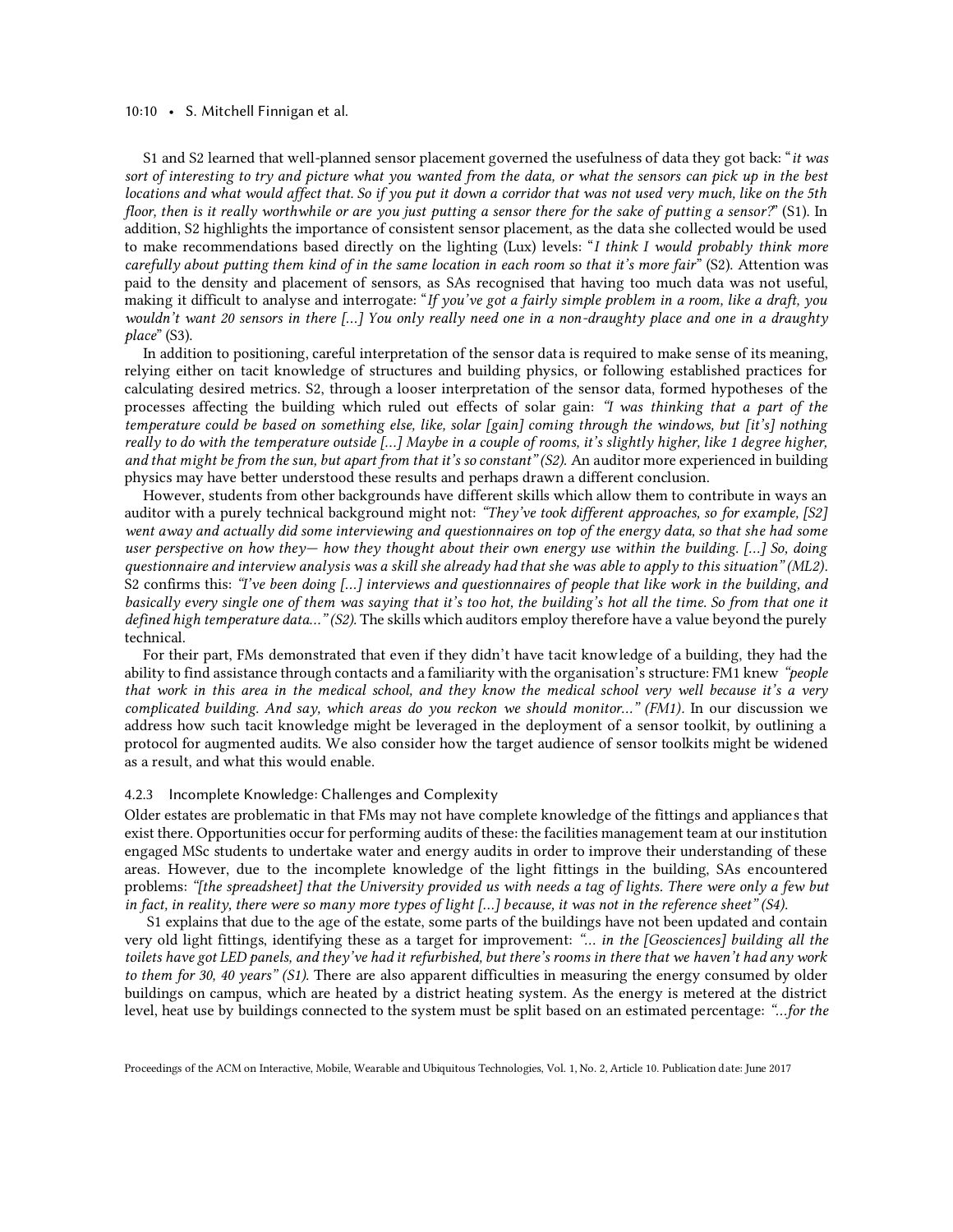*electric and gas consumption it goes through the [Mech. Eng. building]. So there's no way of really metering it […] And say, right, what sort of percentage [...] is it?" (S1).*

Yet, the challenges posed in the management of such an estate are not limited to older buildings on the campus: new buildings may be better specified and therefore have better records kept of the installed fittings, but may be more complex to manage as a result of design quirks or experimental building design. The complex nature of the HVAC systems designed to maintain living and working conditions in certain buildings on their estate cause difficulty for FMs 1 and 2:

FM2: *"Yeah. Yeah, 'cos it's just- it's a complicated way that it's, well, both heated and cooled isn't it. I mean, particularly in the open plan bit, you've got these chill beams that come from the ceiling, and you get people that they complain it's far too cold. And… then the boiler, and…"* 

FM1: *"… they have a lot of solar gain as well…"*

These complex factors are dealt with through the strategy of comprehensive audits, which improve FMs knowledge of the buildings and help inform improvements: understanding that there is a gap in knowledge and seeking to fill this gap, though this may only impact savings in the longer term. This gives opportunity and motivation for the exploratory sensor deployments conducted by the FMs and SAs, to collect data and improve understandings of these buildings.

#### 4.2.4 Analytic Ability

In this finding, we show that sensor toolkits in the form we deployed them were well suited for professionals, and document the ways in which data was analysed. FMs are capable professionals, with the ability to undertake technical analysis of data, as are some students: *"I'm keen to understand that more, to try and do some hard-core analysis of the data, so we could build a simple model of [the admin office] and how it consumes energy, so we then know if the model is robust enough, what normal consumption could be at any instant in time" (FM3).*

Technical backgrounds were not uncommon for the facilities managers we spoke to. FM1 explains how he uses degree day analysis to correlate the energy use of the estate with external weather factors, through applied statistics: *"We do degree day analysis on gas consumption […] it's a regression analysis on it, with the R2… The R<sup>2</sup> is good, it means your consumption is in line with the degree days. So the colder it gets the more energy used. You always have baseline [usage]. Normally it's for hot water. […] and you know, it's ax=ay+b… […] this is consumption, this is degree days" (FM1).*

Other FMs analysed the data by creating views into it. FM4 simply removed extraneous data, leaving only the data relevant to the question he was interested in. In this case, the temperature curve of the 9-5 working day in rooms where temperature complaints were common: *"[I] filtered on the dates […] and then I filtered on the time. So I only wanted to know, from 9 o'clock to 5 o'clock. […] overnight I wasn't interested in, because it's outside of when the building, when the rooms were actually in use" (FM4).*

The student auditors we spoke to did not always have the technical ability to accomplish a thorough data analysis, but recognised the need and were able to outline the processing steps required before they could make use of the data: *"Because there was so much data, I needed averages because I couldn't do a graph showing all the data. So, I wanted 24-hour averages so I could kind of see how it changes over the course of the day…" (S2).* Likewise, S1 had not used these skills for several years, but was willing to have a go: "*We did a bit of Statistics, SPSS stuff, for the first few years of Geography, but I'd probably be sort of teaching myself parts of it. […] If there was something that was quite obvious in the graph, that stood out, that you could delve deeper and say, right, let's look at the need for that" (S1).*

As we had provided a set of reporting tools (see Fig. 2) for SAs to use, we used this to generate discussion of other ways of presenting sensor data, and how they would use these metrics to answer auditing questions: *"… it'd probably be quite useful to look at a 24-hour window […] then a week-long window to see, here's the levels throughout the week, and then it goes down at the weekend, hopefully. If it stays the same at the weekend then you know people are, either, it's sort of base-load appliances or, people have left things on…" (S1).*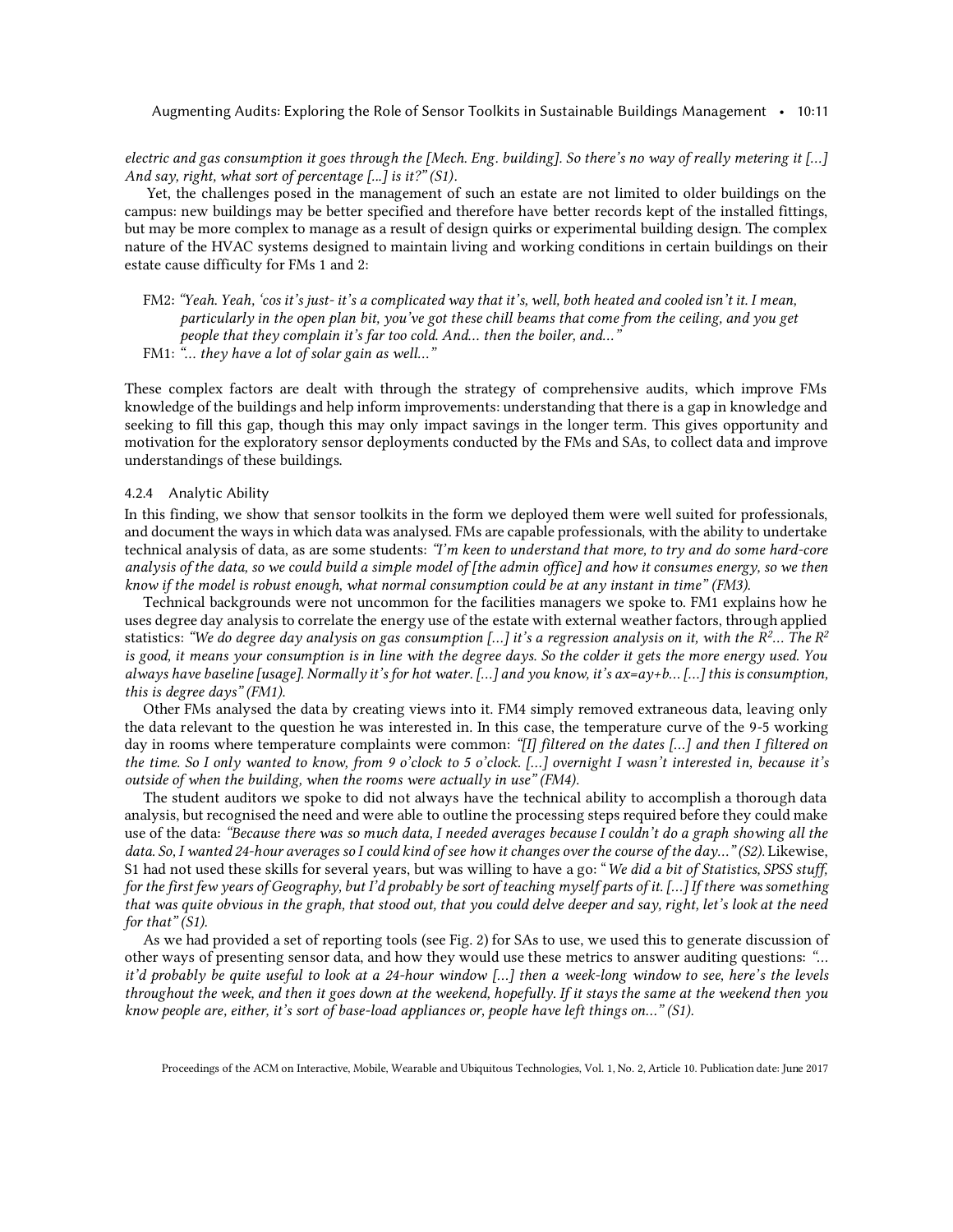

Fig. 2. The BuildAX report generation toolkit generates PDF reports for visual analysis of sensor data

We find that in order to move from data to action, clear steps are taken which fit the data to the questions asked. To produce usable and actionable information, participants filtered data, calculated statistics, and performed more technical forms of analysis such as modelling. The degree to which this was possible was contingent on the skills of the auditor. In our discussion, we examine how these skills might be made portable through sensor toolkit design.

# 4.3 Tensions and Challenges

The final section of our findings relates to the tensions and challenges highlighted by what FMs and SAs did with the data after they had collected it, transforming or otherwise interrogating it, and how this allowed them to take action. We include examples of limitations, where FMs and SAs found that the toolkits did not function in accordance with their expectations.

# 4.3.1 Understanding Building "End Users"

A factor which we have yet to examine is how building occupants or "end users" are considered in the scope of FMs working practice. Workplaces are living spaces and buildings are affected by the choices and actions of those occupying them. Building users may therefore be problematised by FMs, a consequence of their adversarial placement in dealing with front-line issues such as comfort complaints: *"'we need air conditioning'. […] I think it's almost a flippant remark, which could cost you a lot in the long run. […] You know, so if it is a warm day, they'll over-egg it say- oh it must have been 30 odd degrees in here, rather than 28" (FM4).* Building users' primary concerns were often viewed as being related to comfort, rather than to sustainable energy use, as a matter of experience. This was picked up on by SAs working with the facilities management department. S1 describes his impression of the building users in the building he audited for his MSc project: *"they don't really know how much energy that light bulb's using and how much you could save, and they don't really care" (S1).*

It was also recognised that FMs have a responsibility in this regard. Opportunities were seen in the use of data from sensor toolkits to promote engagement with building users: *"I will also try and engage with a particular bunch of people and say based on some monitoring results, 'you've been using quite a lot of a Sunday night when the building should be empty, you know, what's going on?" (FM3).* However, to what extent should FMs be able to analyse the working practices of building occupants? When examining the data, SAs tended to infer the activities of building users from sensor data reports. This presents privacy issues in the deployment of sensor toolkits which warrant discussion. SAs could see these patterns, particularly in the lighting data:

*S4: Maybe that person's there overnight. That's the way it looks […]*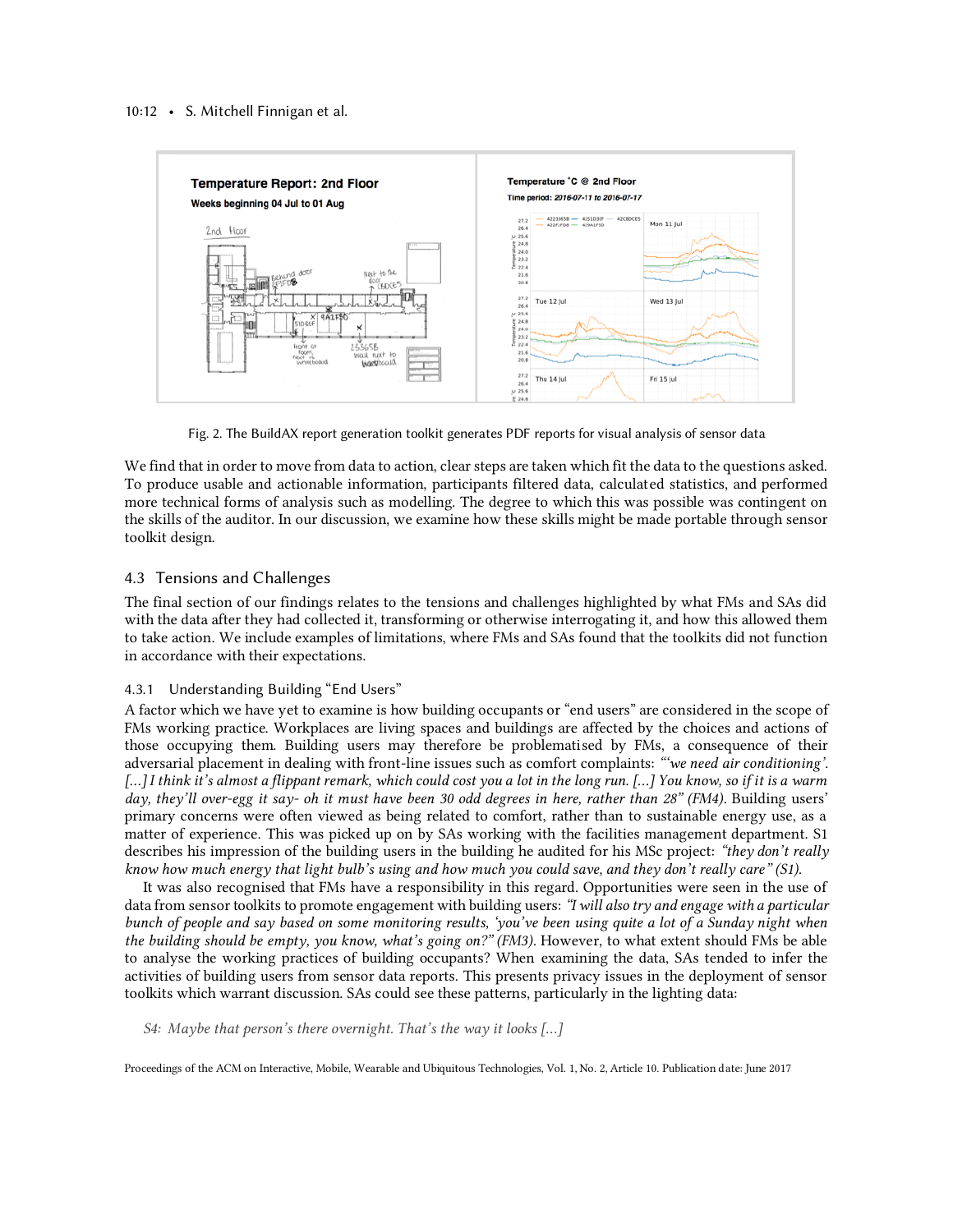*S5: And then I think someone forget [sic] something, and come and grab it. […] I feel like we're kind of spying on them. I feel like a detective.* 

Yet, S3 felt that it was unlikely to cause issues in practice, as without the contextual information behind it, the data would not afford an intrusive level of surveillance: *"Without actually having someone there, you don't really have the story behind the data […] But it still can give you a clue as to what you need to check, for example, or people leaving the lights on all night" (S3).* We revisit how this tension of consent against the imposition of monitoring tools might be problematic in our discussion. Rather than being immediately actionable, understandings of building users' actions built a portfolio to guide FMs engagement processes, and assisted in responding to complaints.

## 4.3.2 Temporal Challenges

Many of the challenges discussed by our participants were related to sensor deployments, rather than with processing of collected data. Firstly, the deployment contexts which often occurred during the course of our study were time-limited in nature. Collected data may therefore not accurately represent conditions within a building, as S2 identified when her data set was not able to answer the questions she was asking through her audit: *"Because we put the sensors in on, at the start of July, so since the middle of June, the heating system's been on the summer mode, which means basically it's hardly been on. […] I don't understand how I'm linking this to making improvements in the heating system when the heating's not been on" (S2).* This is, in a sense, an artefact of deploying for a limited time in the summer months for a student research project, however, this is not uncommon in the context of environmental auditing.

FM1 also indicated a need to account for seasonal differences in a data set: *"… if you choose a baseline of three months, and there is some gas heating related data, probably you will have to take the next data in the same three months. Whereas if the patterns don't change very much in the energy consumption you can probably do it any month*" (FM1). One approach used by FMs to mitigate this is through the application of linear regression analysis using degree days, as previously mentioned in our finding on analytic ability. FM1 used the sensor data to augment his analysis of energy consumption in this way, to take into account the external conditions which affect energy usage: *"…you need also to, not only measure the consumption, but also all the variables that can affect the consumption. So you can then establish a baseline- previous baseline- then adapt the conditions after to the baseline, so you are measuring apples with apples, and not apples with pears"* (FM1).

The final temporal challenge we encountered in the timescales on which FMs are required to work. For shortterm projects, a pay-back timeframe of 5 years is common: *"it's called a Salix funding, so that works nationally in the UK, and sort of universities and state bodies, that, so they'll fund projects, or help to fund projects that have a payback of less than 5 years."* However, S1 expresses a frustration with this arrangement, considering that longer-term approaches would present more possibilities: *"it should be a sort of, longer term view of changes. So yeah the estates team when they're working, they shouldn't be thinking, "right what's the cheapest option we've got?" or "what have we got a massive store room full of?" it should be a longer term thing."* In our discussion, we address how a history of data collection might be kept to enable longer-term monitoring and measuring, creating a knowledge footprint for future FMs and SAs to serve as a basis for comparison.

#### 4.3.3 Usability Challenges

Another challenge we encountered related to users' ability to deploy sensor toolkits. When asked about her experience of deploying the toolkit, S2 noted that the presence of a researcher, an expert voice on sensor toolkit deployment, was an advantageous source of guidance: *"It was easy because you were there. If I'd done it by myself, that would've been very challenging. It probably would've took me twice as long." (S2).* S1 provided thoughts on this: though he had received help with the deployment, he still felt it would be straightforward to follow instructions: *"[…] if there was a, a sort of step-by-step, that would be straightforward, definitely. Almost like an Internet home hub that; find the right cables, and the connections…" (S1).*

However, in contrast to S1, a guide would not have been as useful for S2 to work from. The sensor deployment undertaken with the help of a researcher served as training: *"I think if you gave me a guide, it would*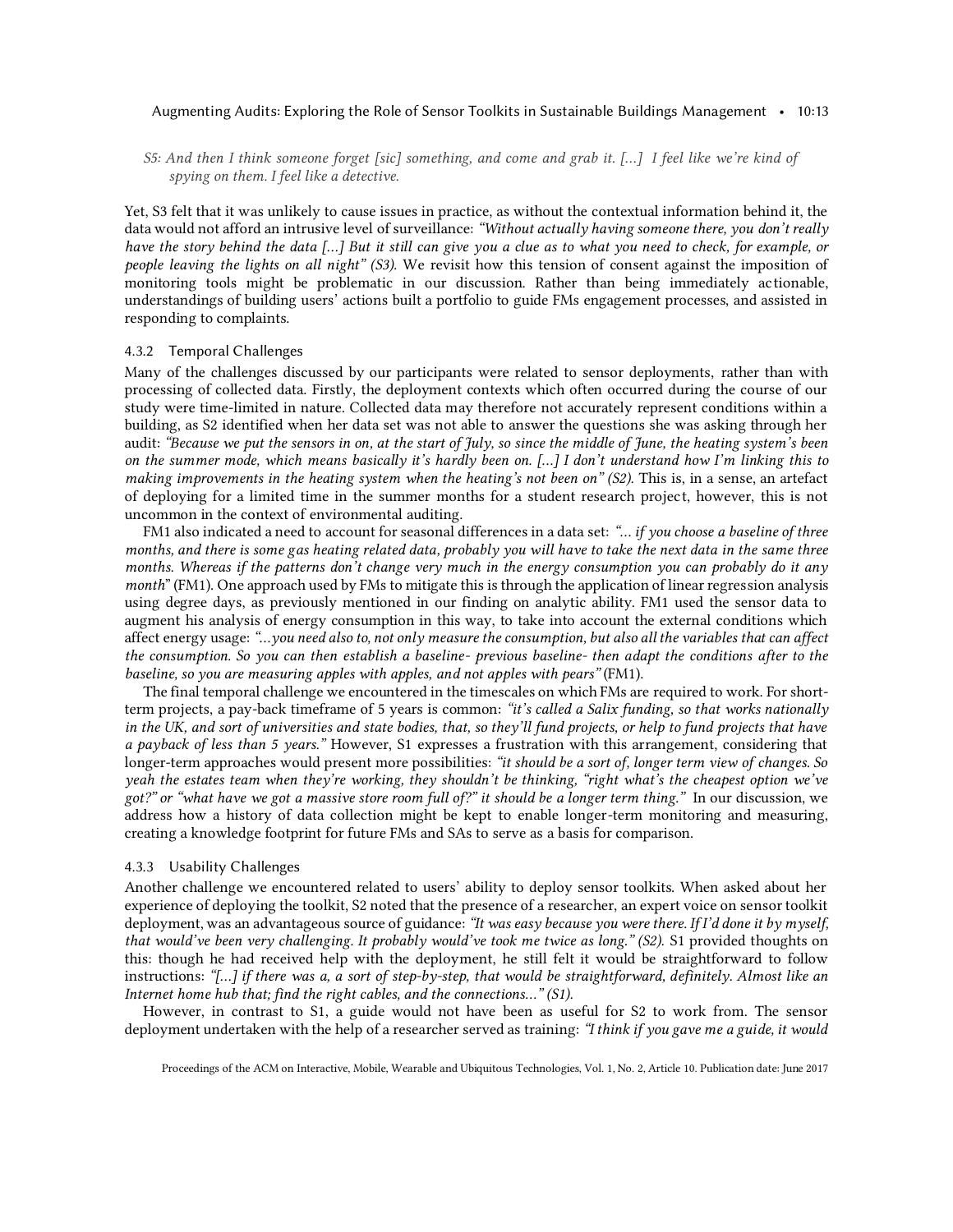#### 10:14 • S. Mitchell Finnigan et al.

*still take me a lot longer than what it did with you- obviously just because you knew, exactly what you were doing […] Now I've done it, it is straightforward and I'd be able to do it again by myself" (S2).* This indicates that for S2 the process of training through the deployment of a sensor toolkit was more effective than receiving a guide, and having to understand and put it into practice.

For FM4, no researcher was present during the deployment of the sensor toolkit. While the procedure of deployment did not present a problem, there were limitations on where sensors could be safely deployed within the school environment: *"I think we were fortunate that issue resolved in, within the Girls' School. So I think the girls are less likely to play around with anything on the walls. […] In the Boys' School they might've gone missing" (FM4).* This provokes a discussion of where the experience of using toolkits could be improved. A sensor toolkit needs different usability affordances, tailored to the needs of different users with different levels of technical literacy. Sensor toolkits should not require exceptionally high knowledge or technical abilities, which we elaborate on in our discussion.

# 5 DISCUSSION

Our findings have highlighted how the application of sensor toolkits to existing practices demonstrates the tacit knowledge and sense-making practices of FMs and SAs. In this section, we discuss the above findings, linking with widely used technologies and Ubicomp and HCI research to produce sociotechnical considerations for the role of sensor toolkits in sustainable buildings management.

# 5.1 (Re)designing Sensor Toolkits

First, we consider what we learned about sensor toolkit design. Our findings relating to existing practices, sensemaking, and tensions highlight the complexity in facilities management, and the necessity of expert knowledge in navigating and actioning data. Sensor toolkit use has potentially problematic aspects, as FMs are not the only stakeholders in the context of building performance. While *performance* is taken to include energy efficiency, it also includes factors such as comfort (thermal and otherwise), which building occupants themselves have as much (if not more) of a stake in maintaining. This gives rise to a tension in that the provision of tools for FMs alone reinforces the manager/user power dynamic. Instances where there is an obvious financial or sustainable gain in using data to critique the concerns of building users, (such as where FM4 was able to argue against the installation of air conditioning through the data provided by our toolkit), could be considered taking advantage of authority, rather than addressing those concerns in a way which benefits both parties. Dillahunt's study of landlord/tenant conflicts [16] provides a domestic example where conflicts over energy use occur when one party fails to meet the expectations of the other: technologies to facilitate improved communication and shared information are suggested as ways to address this power imbalance.

There also exists a privacy issue: as our SAs found, a sensor toolkit may also be used to infer the actions of building users. Tolmie et al. [45] studied this phenomenon in homes, challenging the often-cited privacy threat of networked sensing systems as the legibility of this data hinges on insider knowledge and situated reasoning to account for various features. Though they conclude that personal data sharing in the domestic environment does not pose a threat, we consider that internal politics and vested interests in the work environment might. Fine-grained PIR movement data collected within personal offices can be used to extract the hours that an employee was present, and used regardless of the loss of context. This is further compounded if users are problematised by the processes and policies of an organisation, viewed only as a source of complaint. From an ethical standpoint, building occupants whose working environment is studied should be aware that such intrusions are possible. This is also a question of consent vs. imposition: as FMs leverage their position of power to deploy sensors in individuals' work environment, the sustainability benefits must be weighed against consent, and opting out must be possible at no disadvantage to the individual. A sensor toolkit for deployment in these locations might have cryptographically verifiable functionality to disable the movement data stream on the device, or simply be distributed with an information sheet informing occupants of its functionality, with a means for them to object to data being collected.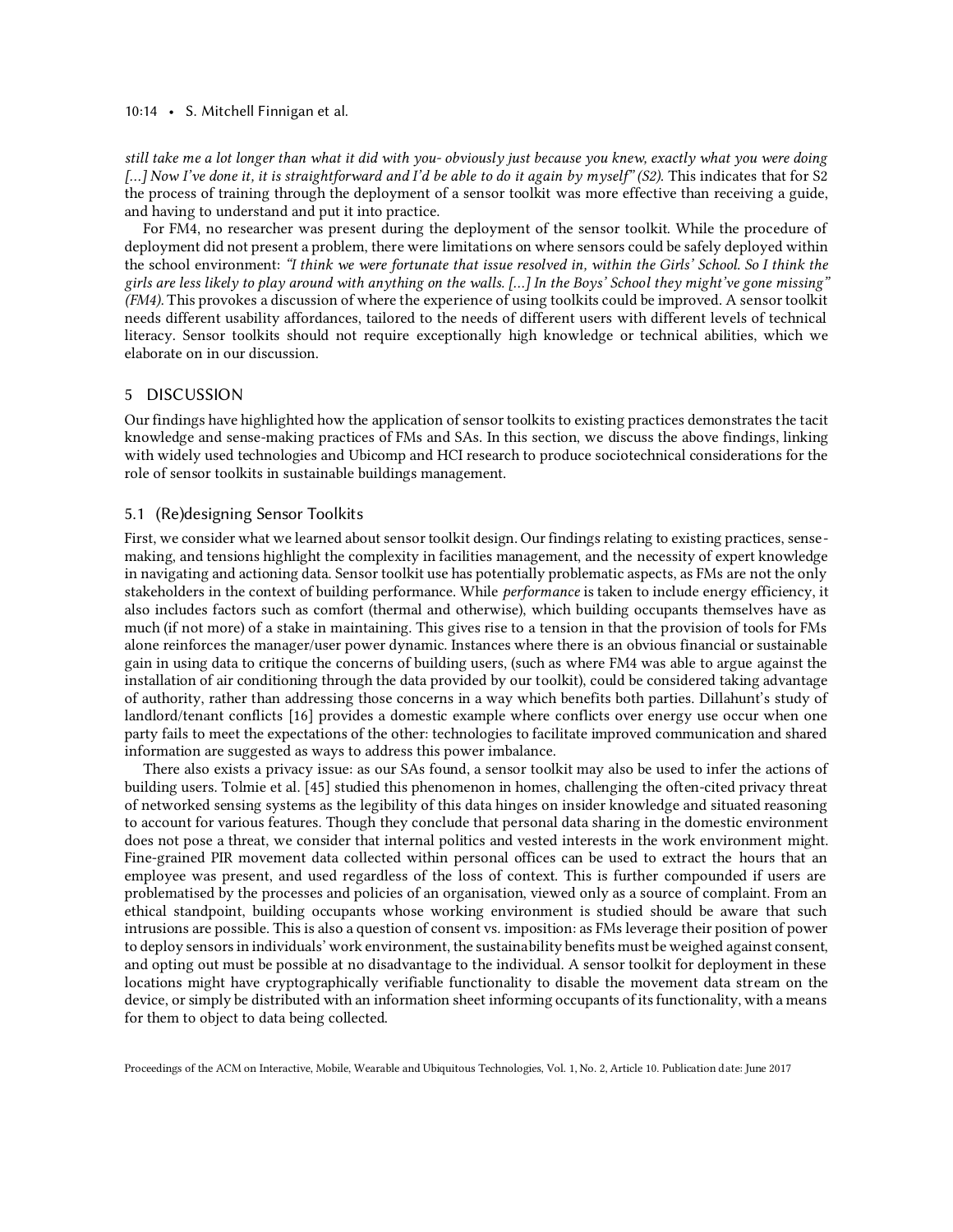However, the basis for these tensions may lie in the positioning of facilities management as a service to endusers: we assert that current procedure does not involve building users in the building management process, other than through complaints. Though there is an obvious role for democratisation technologies such as evoting (e.g. [46]), another approach might be to redesign sensor toolkits to make them accessible for the novice user. How then, might we distil and incorporate expert knowledge into the design of a sensor toolkit for augmenting audits? Conclusions FMs draw about the state of a building cannot yet be easily challenged by people who do not have the tools and expertise to do so. Simple audit procedures could be documented and provided as a manual along with the toolkit: adding rigour to the process of deployment can establish credibility and allay concerns of citizen scientists' data collection not involving 'good science', such as those in [3].

Though a toolkit (as we define it) is inherently *repurposeable,* by no means does this disqualify us from designing in these features which are useful specifically for the context of auditing. Additionally, the range of abilities encountered in this study prompt consideration of how sensor toolkits can be made accessible for these various groups: we hold that sensor toolkits should be designed to allow people with various levels of expertise to use them, from professionals with a high level of technical expertise to amateurs, such as those in Hasselqvist's study of amateur energy management [26]. For example, the inclusion of simple software tools for common analysis tasks (which a professional might consider trivial) can lower barriers to performing indepth analysis of sensor data.

# 5.2 Recommendations Towards a Deployment Protocol

What does an *augmented audit* look like? The design of the sensor toolkit alone is not sufficient to address concerns around rigorous data collection, power imbalances and data misuse. The challenge therefore is to define a *deployment protocol* which addresses these points of concern. We provide guidelines based on our findings, which support and develop a sensitivity to the localised complexities of sensor toolkit deployment. Though the specifics of a deployment protocol are, of course, contextual, given the findings of this article we suggest that such a protocol would:

- 1. Highlight assumptions made by the deploying party
- 2. Involve building users to gain insight on external factors through qualitative methods
- 3. Structure exploratory deployment processes by making clear the gap in knowledge which the deployment attempts to address
- 4. Define timespans for different investigation types, and a procedure for when to remove and re-deploy sensors
- 5. Be predicated on expert knowledge and best practices of how to measure environmental factors
- 6. Document deployment processes to increase openness using tools for analysing data

The first of these, to *highlight assumptions,* relates to the issue of *data-ism,* or over-reliance on data, as the assumptions that have been made about data and what it represents are not plainly visible. For example, the assumption that a sensor will be able to highlight issues with energy use by a failing HVAC (as FM1 expects in our finding on exploratory projects) can be thwarted by outside factors. If the heating system is stuck on, but building occupants open windows to cope, an effect will not always be visible in temperature data. A deployment protocol might make visible these assumptions by encouraging users to consider the factors affecting the measurement they are attempting to acquire, for example: the factors that affect temperature within a room; the placement of the sensor; and the usage of the space.

The second point of the protocol relates to this. Building users should be involved as the first point of contact for localised knowledge. They may *know* that the heating is on in summer, for example, but fail to report it for a variety of reasons. Building in qualitative data from building users also reduces the possibility that gathered data will misrepresent the actuality: users might be empowered to annotate or otherwise comment on specific features that FMs identify.

The third and fourth protocol points ask: "*do people always know what they want from the data?*" Structuring exploratory deployment approaches reduces the risk of wasted time and energy in collecting data which may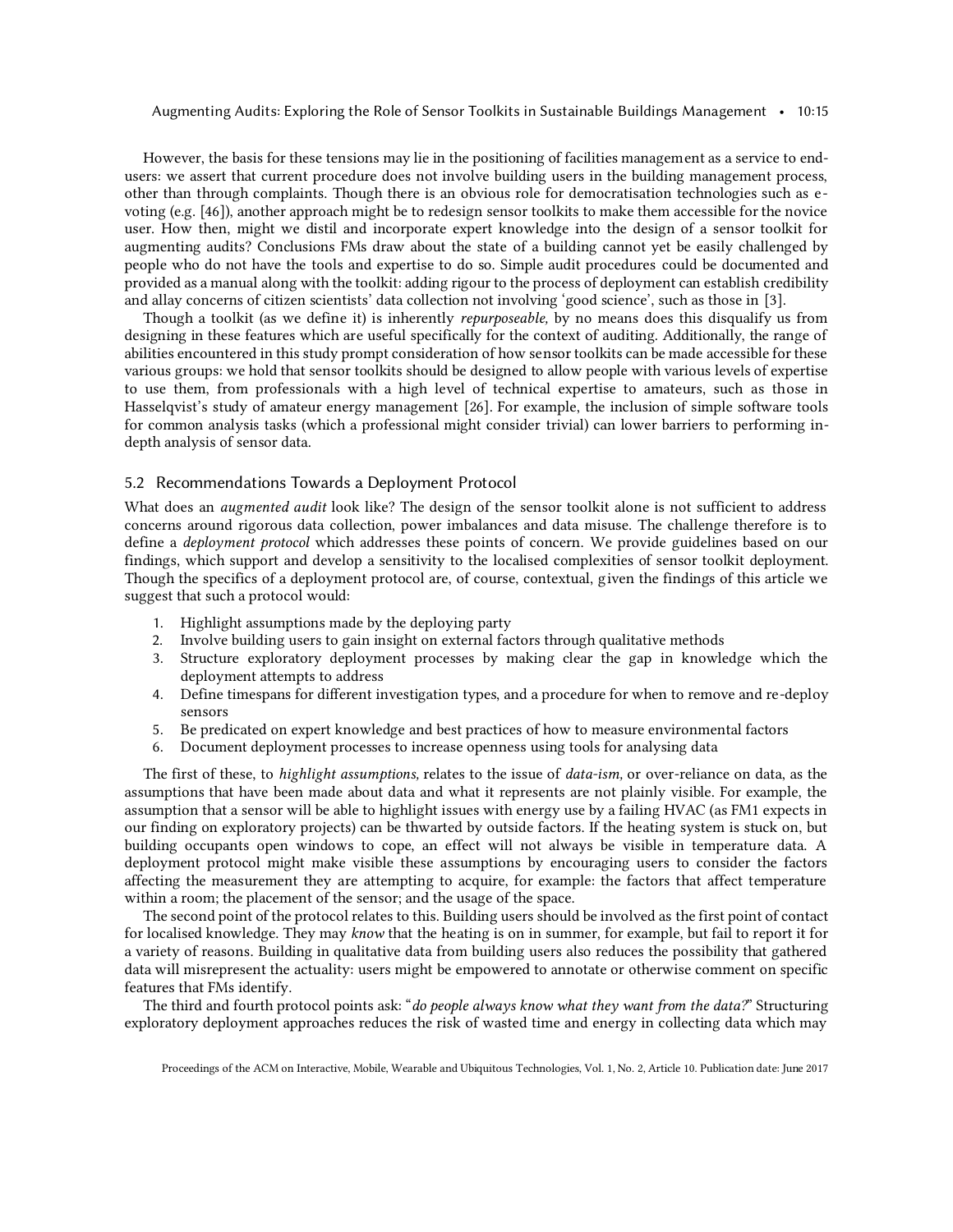#### 10:16 • S. Mitchell Finnigan et al.

ultimately prove to be useless. This links to our findings on *exploratory projects* and *incomplete knowledge*, in that FMs saw potential in using sensor toolkits for protracted periods to explore the ongoing thermal properties of the building. However, following our design constraint that sensor toolkits should be *redeployable*, we hold that although continual monitoring is a valid reason to deploy a sensor toolkit, there should at all times be a research question which FMs are trying to answer. This avoids the issue of *too much data*, where patterns become difficult to spot. Defining timespans for different investigation types aids in the timely reuse and repurposing of the toolkit for other projects. For example, in a project looking for anomalies in lighting, two weeks may be sufficient, with a secondary deployment during a different season to account for variation. For heating, a longer period of up to a year may be necessary. If no anomalies are found within a timespan, FMs should deploy sensors elsewhere.

The fifth point of our protocol recommendations relates to the *tacit knowledge* of experts, which new auditors (including amateurs) deploying sensor toolkits may not have access to. Our finding on *usability challenges* suggests that, where available, training is the best method to learn to use a sensor toolkit. As documenting tacit knowledge is a fundamentally contradictory task, training covering *what* to measure, *where* to deploy sensors and *how* to recover data may go some way towards helping novice users such as building occupants to collect data and contribute to facilities management processes.

The sixth and final item of the protocol recommendations relates to documentation: a method for documenting sensor placement should be given. Primarily, this is because spatial granularity is required to make meaningful inferences about energy consumption: without this, it is not possible to understand where measurements are taken within a space. More interestingly, formalising deployments would provide rigor and increase confidence in data collection, potentially allow outsourcing of analysis tasks, and increase the openness of the process by allowing data sharing.

By incorporating tools for analysis, raw sensor data can be transformed into representations that are useful for people to be able to take actions, or perform user engagement: there are circumstances where it might be productive for professional and novice 'auditors' to collaborate, such as on comfort issues where building users have a vested interest in a successful outcome. By engaging with users, potentially in meeting to discuss data transformed by these tools, sustainable buildings management can become not just the responsibility of FMs, but democratised. Finally, this creates a record and a history for future FMs and auditors: archiving technologies could be built into the analysis tooling, creating a platform for future work and a way of resolving the challenges encountered by FMs in their incomplete knowledge of older buildings. This archiving of sensor data with appropriate documentation of the deployments preserves a footprint of data capture that can be used in the long term to inform future projects.

#### 5.3 Standards and Practices

Standards are constantly under revision. At the time of writing, ISO 50001 (as used by facilities managers in our study) is under review. However, these standards are designed by *experts* for *organisations*. The implication of this is that they are not accessible (or affordable) to individuals, building users, and novices. We have found that, through their use, sensor toolkits bring into focus the standards and practices they were used to support.

This raises two questions for Ubicomp and HCI researchers in future work: how do we *better support such standards*, and how can we *build technologies that question the standards and policies themselves*? Dourish [18] calls for HCI to work at different scales, and as such international standards are a high-impact target for HCI research, as they feed into organisational and government policy in countries across the world. Though like ISO 50001 these may contain provision for measuring and verification, they are mainly concerned with processes and organisational planning, and were also designed prior to the widespread availability of tools for the collection of high granularity data. Within the landscape of continual improvement and IPMVP-style monitoring and measuring, sensor toolkits are seen as a drop-in solution to fill the gaps identified by FMs and enable them to measure high-density data on older buildings, without the expense of upgrading BMSs. Effectively, sensor toolkits provide FMs with the tools they require to assist them in managing the energy used within their buildings and estates.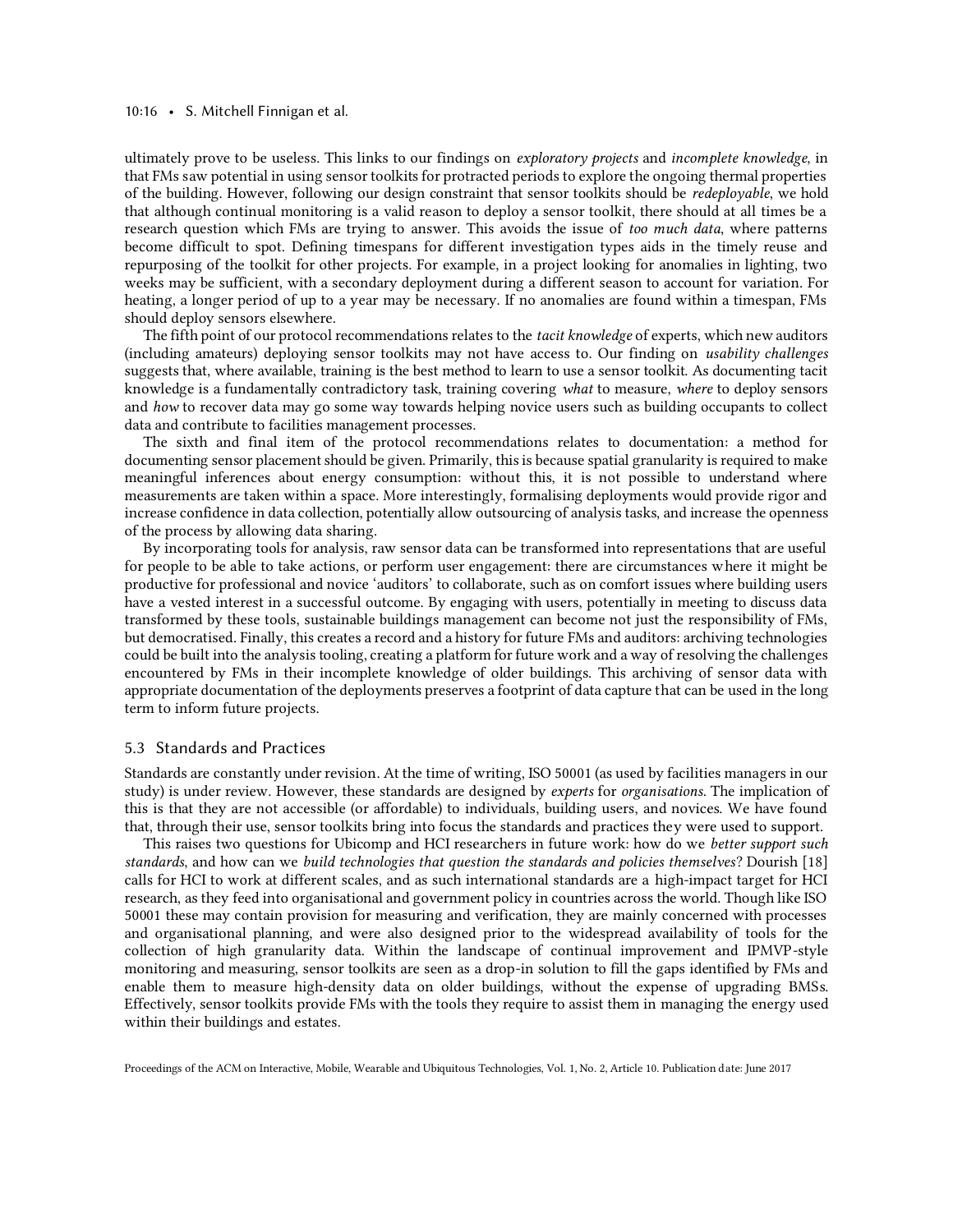There is scope for design considerations in Ubicomp and HCI to support and inform existing practices in buildings management, and gather data to support sustainability in commercial buildings. While providing a specific technology will change standards (because new standardisation is possible apropos of new technological affordances), we as researchers may need to look outside of our area of expertise (e.g. at other ISO standards), and at other areas relating to sustainability to find contexts where sensor toolkits may also be applied. One inroad to this may be through providing a setting for building occupants to contribute: the grassroots approach taken by 'green' initiatives both internal and external to organisations brings a bottom-up approach to sustainability. Schemes such as Green Impact [39] have gained international recognition for their work supporting staff and students at universities in improving the sustainability of their campus: potential exists for future work to investigate such schemes, and to build provision for community-based sustainability into standards.

#### 5.4 Limitations

We recognise and foreground some limitations of our study into the use of sensor toolkits by facilities managers and student auditors, that future work might build on these. We first reflect on the role of our student auditors as early-career auditors: by approaching the auditing task with limited experience, they revealed certain knowledge and skill assumptions we make about potential users of a sensor toolkit for sustainable buildings management. Though we consider our student auditors as early-career auditors, for many this was the first real audit they had performed and as such was a learning experience, in which we would expect some parallels with the experiences of other facilities professionals first entering the industry and undergoing training. This was instrumental in demonstrating the effects of tacit knowledge on sensor deployment, and led us to develop accompanying analysis tools for early-career auditors whose background did not include statistics training. Some also displayed commendable dedication (the work forms part of their dissertations), and were more exploratory in their deployments with fewer preconceived notions of auditing processes.

In terms of the generalisability of our findings, while we do see some generalisable value in our results this is not our only contribution. This work provides a close-up account of the experiences and perceptions of a small group of participants. This is a valid approach to begin to understand environmental audits as a design space: one that is new to us but also to our participants. This kind of auditing, enabled by technology and HCI is relatively new to the facilities management industry. Hence, our findings are as much about understanding existing auditing practices and the directions that these new affordances and technological capabilities might take them in. As such, every perspective and experience is treated as a valid one. We expect the practical and mental work (and interaction design required to support this) will be similar and transferable, and an important subject for future research. But, we also expect that the contexts and practices that these tools are employed in will vary across different organisations with varying management practices and objectives. These are important to understand if future research is to develop flexible, general tools, but also if it is to effectively design for more specific contexts within this domain. Additional areas of research such as citizen science, smart cities and homes, where the roll out of in-the-wild sensor deployments is increasing, may also find value in these findings.

# 6 CONCLUSION

We presented a study of facilities managers and student auditors, who used sensor toolkits in augmenting audit procedures. The collection and analysis of fine-grained data enabled FMs to create understandings of building efficiency and generate actionable recommendations for improvement. Sensor toolkits show promise for application in the buildings management sector through their affordances in being *repurposeable, redeployable*  and *retrofittable*, and there is scope for building their use into standards and policies for energy management. Our reflections are distilled into recommendations to be used in the future definition of a *deployment protocol* to address some of the tensions and challenges encountered in the deployment of sensor toolkits. Our contribution relates to understandings of the real-world practices of FMs using sensor toolkits, design considerations which address *power*, *privacy* and *democratic* concerns, and recommendations for future work to encourage integration of sensor toolkits into standards and practices.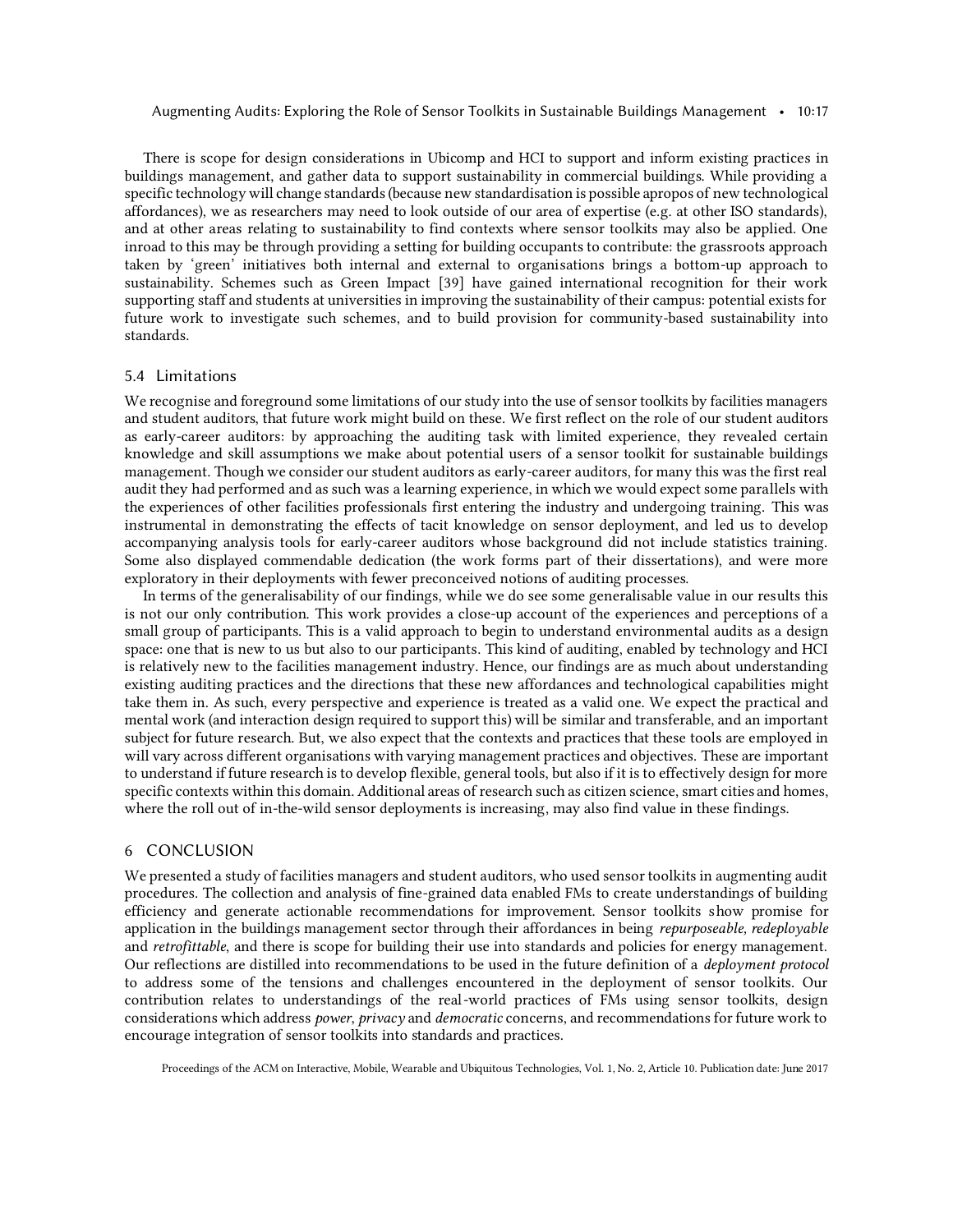#### 10:18 • S. Mitchell Finnigan et al.

# ACKNOWLEDGEMENTS

This research was supported by grants from the Newcastle University Institute for Sustainability, and the UK Research Councils (EPSRC, ref. EP/L024489/1). Data supporting this publication is not openly available due to confidentiality considerations. Access may be possible under appropriate agreement. Additional metadata record at [http://dx.doi.org/10.17634/137622-2.](http://dx.doi.org/10.17634/137622-2) Please contact Newcastle Research Data Service at [rdm@ncl.ac.uk](mailto:rdm@ncl.ac.uk) for further information or access requests.

#### REFERENCES

- [1] Alajmi, A. 2012. Energy audit of an educational building in a hot summer climate. *Energy and Buildings*. 47, (2012), 122–130.
- [2] ANSI/Ashrae 2004. Standard 55:2004 Thermal Environmental Conditions for Human Occupancy.
- [3] Aoki, P.M., Honicky, R.J., Mainwaring, A., Myers, C., Paulos, E., Subramanian, S. and Woodruff, A. 2009. A Vehicle for Research: Using Street Sweepers to Explore the Landscape of Environmental Community Action. *ACM Transactions on Computer-Human Interaction*. (2009), 375–384.
- [4] Arroyo, E., Bonanni, L. and Selker, T. 2005. Waterbot : Exploring Feedback and Persuasive Techniques at the Sink. *Proceedings of the SIGCHI Conference on Human Factors in Computing Systems (CHI '05)* (New York, NY, USA, 2005), 631–639.
- [5] Bates, O., Clear, A.K., Friday, A., Hazas, M. and Morley, J. 2012. Accounting for energy-reliant services within everyday life at home. *Lecture Notes in Computer Science (including subseries Lecture Notes in Artificial Intelligence and Lecture Notes in Bioinformatics)*. 7319 LNCS, (2012), 107–124.
- [6] Blevis, E. 2007. Sustainable Interaction Design: Invention & Disposal, Renewal & Reuse. *Proceedings of the SIGCHI Conference on Human Factors in Computing Systems (CHI '07)* (2007), 503–512.
- [7] Braun, V. and Clarke, V. 2006. Using thematic analysis in psychology. *Qualitative Research in Psychology*. 3, (2006), 77–101.
- [8] Brynjarsdóttir, H., Håkansson, M., Pierce, J., Baumer, E., DiSalvo, C. and Sengers, P. 2012. Sustainably unpersuaded: How Persuasion Narrows Our Vision of Sustainability. *Proceedings of the SIGCHI Conference on Human Factors in Computing Systems (CHI '12)* (2012), 947.
- [9] Chien, J.T., Guimbretière, F. V., Rahman, T., Gay, G. and Matthews, M. 2015. Biogotchi! An Exploration of Plant-Based Information Displays. *Proceedings of the 33rd Annual ACM Conference Extended Abstracts on Human Factors in Computing Systems (CHI EA '15)* (New York, NY, USA, 2015), 1139–1144.
- [10] Clear, A.K., Friday, A., Hazas, M. and Lord, C. 2014. Catch my drift?: achieving comfort more sustainably in conventionally heated buildings. *Proceedings of the 2014 Conference on Designing Interactive Systems (DIS '14)* (2014), 1015–1024.
- [11] Clear, A.K., Mitchell Finnigan, S. and Comber, R. 2016. Why "automate" shouldn't mean "regulate" for thermal comfort in non-domestic buildings. *DEMAND Centre Conference* (Lancaster, 2016).
- [12] Clear, A.K., Mitchell Finnigan, S., Olivier, P. and Comber, R. 2017. "I'd Want to Burn the Data or at Least Nobble the Numbers": Towards Data-mediated Building Management for Comfort and Energy Use. *Proceedings of the 2017 ACM Conference on Computer Supported Cooperative Work and Social Computing (CSCW '17)* (New York, NY, USA, 2017), 2448–2461.
- [13] Clear, A.K., Morley, J., Hazas, M., Friday, A. and Bates, O. 2013. Understanding Adaptive Thermal Comfort: New Directions for Ubicomp. *Proceedings of the 2013 ACM international joint conference on Pervasive and ubiquitous computing (UbiComp '13)* (Zurich, Switzerland, 2013), 113–122.
- [14] Cuff, D., Hansen, M. and Kang, J. 2008. Urban sensing. *Communications of the ACM*.
- [15] Department for Business Energy & Industrial Strategy 2016. *Digest of United Kingdom Energy Statistics (DUKES)*.
- [16] Dillahunt, T., Mankoff, J. and Paulos, E. 2010. Understanding conflict between landlords and tenants: implications for energy sensing and feedback. *Proceedings of the 12th ACM international conference on Ubiquitous Computing (Ubicomp '10)* (2010), 149–158.
- [17] DiSalvo, C., Sengers, P. and Brynjarsdóttir, H. 2010. Mapping the landscape of sustainable HCI. *Proceedings of the SIGCHI Conference on Human Factors in Computing Systems (CHI '10)* (New York, NY, USA, 2010), 1975–1984.
- [18] Dourish, P. 2010. HCI and environmental sustainability: the politics of design and the design of politics. *Proceedings of the 8th ACM Conference on Designing Interactive Systems (DIS '10)* (2010), 1–10.
- [19] Eisenman, S.B., Miluzzo, E., Lane, N.D., Peterson, R.A., Ahn, G. and Campbell, A.T. 2007. The BikeNet mobile sensing system for cyclist experience mapping. *Proceedings of the 5th International Conference on Embedded Networked Sensor Systems (SenSys '07)* (2007), 87.
- [20] Erickson, V.L., Beltran, A., Winkler, D.A., Esfahani, N.P., Lusby, J.R. and Cerpa, A.E. 2013. ThermoSense: thermal array sensor networks in building management. *Proceedings of the 11th ACM Conference on Embedded Networked Sensor Systems (SenSys '13)* (2013), 1–2.
- [21] ESOS Detailed Guidance: 2014. https://www.gov.uk/guidance/energy-savings-opportunity-scheme-esos. Accessed: 2016-09-11.
- [22] Fischer, J.E., Crabtree, A., Rodden, T., Colley, J.A., Costanza, E., Jewell, M.O. and Ramchurn, S.D. 2016. "Just Whack It on Until It Gets Hot": Working with IoT Data in the Home. *Proceedings of the 2016 CHI Conference on Human Factors in Computing Systems (CHI '16)* (2016), 5933–5944.
- [23] Froehlich, J., Findlater, L. and Landay, J. 2010. The Design of Eco-Feedback Technology. *Proceedings of the SIGCHI Conference on Human Factors in Computing Systems (CHI '10)* (2010), 1999–2008.
- [24] Froehlich, J.E., Larson, E., Campbell, T., Haggerty, C., Fogarty, J. and Patel, S.N. 2009. HydroSense: Infrastructure-mediated single-point sensing of whole-home water activity. *Proceedings of the 11th international conference on Ubiquitous computing (Ubicomp '09)*. (2009), 235–244.